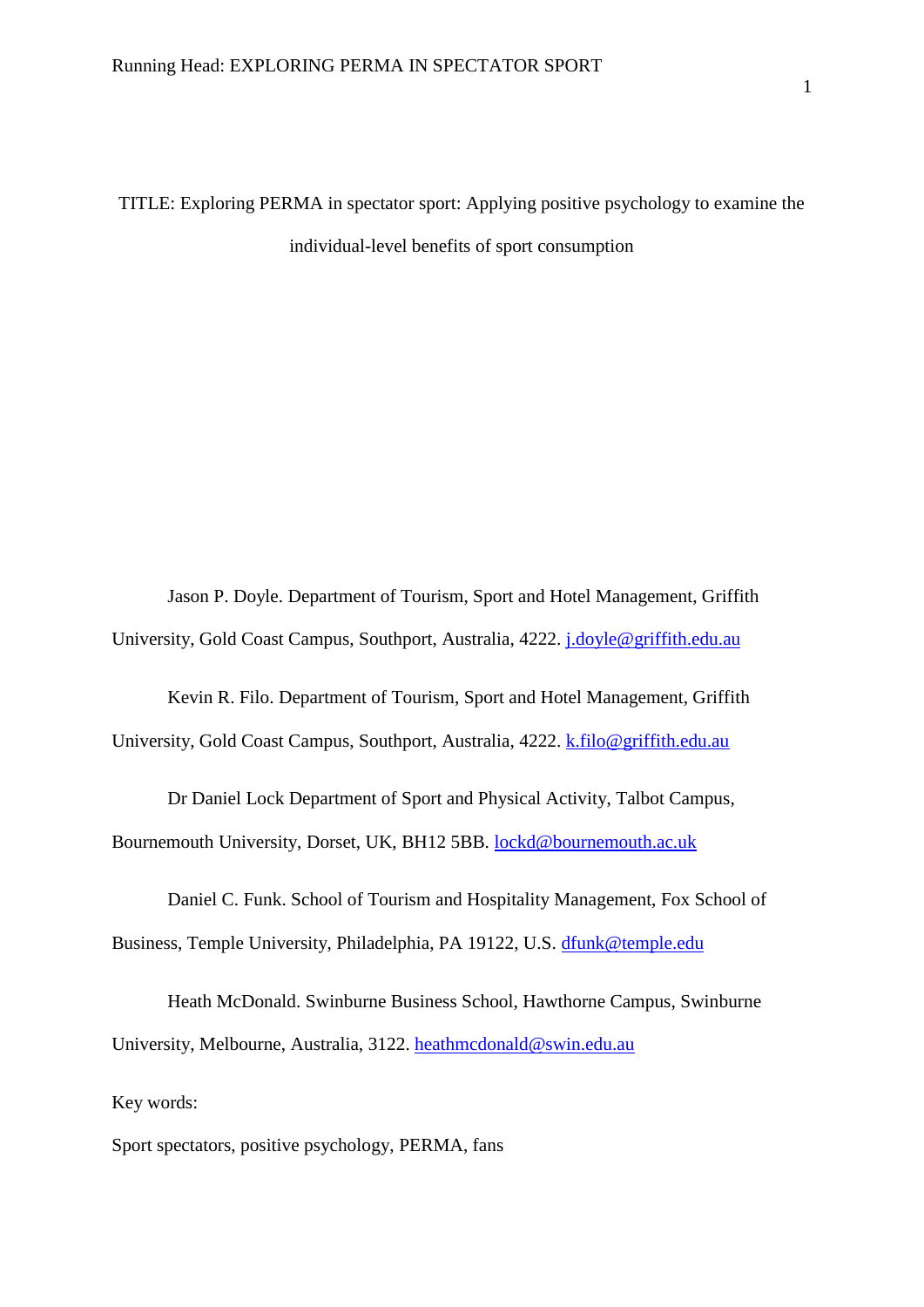#### Abstract

Sport spectating provides numerous benefits for sport organisations and individuals. In this paper we use a positive psychology approach to examine the individual-level benefits of sport consumption in order to investigate the activation of five domains of well-being: positive emotions, engagement, relationships, meaning, and accomplishment (PERMA). Using a two-study panel research design, we collected qualitative data from a sample of Australian Rules Football consumers. In the first study, we explored how the PERMA domains were activated during the season. Study two included a follow-up interview with eight initial respondents in the off-season. We found evidence of four PERMA domains that were activated in the sport spectator context by a variety of consumer experiences. The emergence of these domains in both studies suggests sport marketers would benefit from actions including: creating more social spaces within their stadiums, hosting regular offseason events, and creating social-media based competitions which promote fan engagement and interactions throughout the calendar year.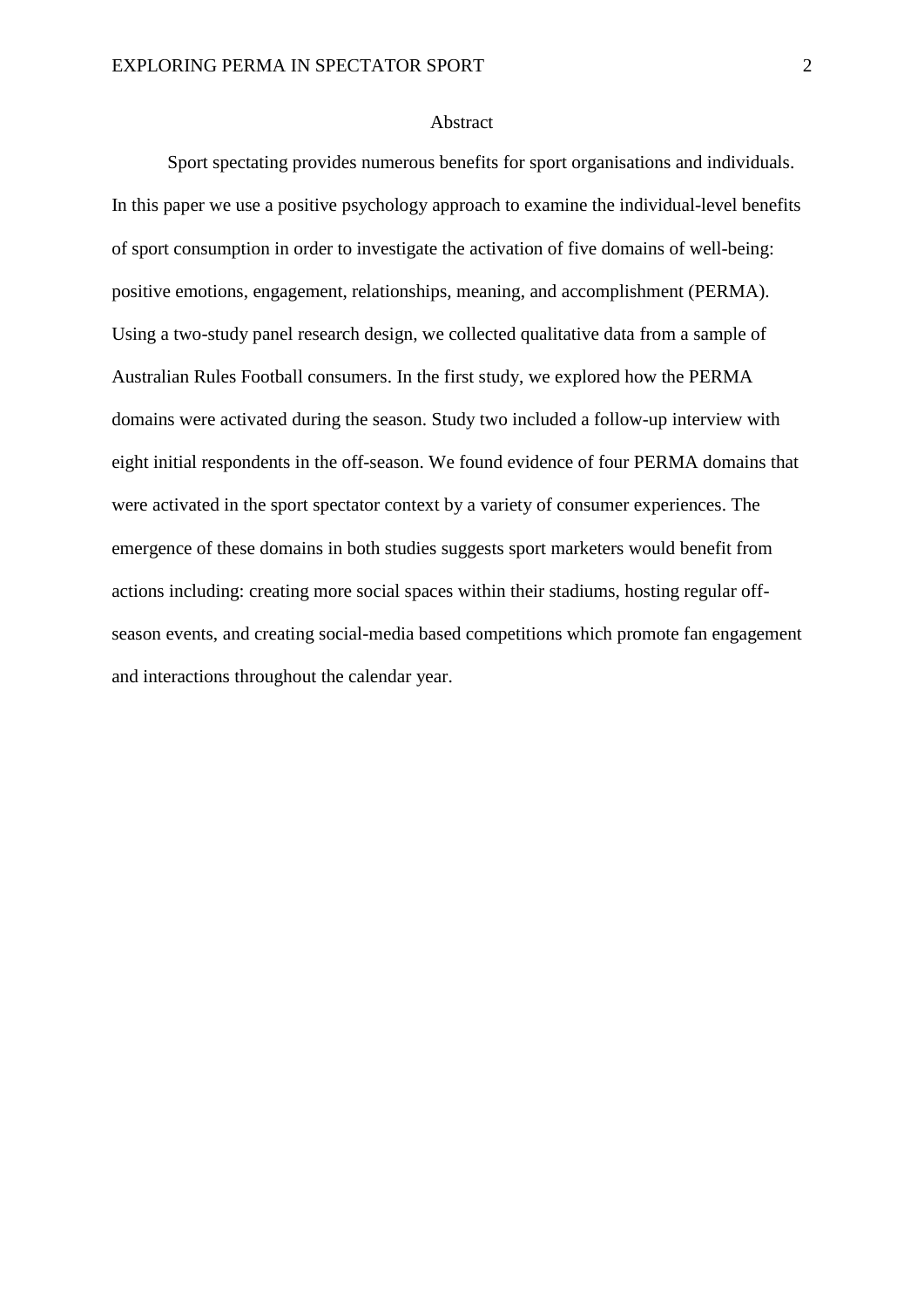Exploring PERMA in spectator sport: Applying positive psychology to examine the individual-level benefits of sport consumption

Sport management researchers have traditionally focused on how to leverage the relationship between individuals and sport organisations to benefit sport leagues and teams. Such research contributes to understanding how sport organisations might best connect with customers to reap organisational benefits (Lock, Funk, Doyle, & McDonald, 2014). Whilst valuable, this perspective focuses largely on the perspective of sport organisations, which detracts attention from the individual-level benefits of spectating. Inoue, Berg, and Chelladurai (2015) illustrate this oversight, outlining a paucity of research attention dedicated to the relationship between sport consumption, and health and well-being. Furthermore, Inoue et al. (2015) note that only 9% of studies exploring this relationship are located in sport management journals, prompting a call for more research in this emerging area. Thus, in this paper we investigate the wider impacts of sport consumption and how specific domains of well-being are activated through sport spectating (Wann, 2006c).

Research concerning the health and well-being benefits associated with sport has focused mainly on participation; rather than spectatorship. Existing spectator research, however, focuses on health and physical domains of well-being, devoting less attention to psychological states. A review of 135 relevant spectator manuscripts published between 1990 and 2014 demonstrated that health (47%) and physical well-being (24%) are well researched; however, domains of mental (20%) and social well-being (15%) receive much less attention (Inoue et al., 2015). Despite this weakness, researchers have established that sport spectating and psychological health are conceptually (Wann, 2006c) and empirically related (e.g., Branscombe & Wann, 1991; Theodorakis, Wann, Nassis, & Luellen, 2012; Wann, 2006a; Wann, Dimmock, & Grove, 2003; Wann, Keenan, & Page, 2009; Wann & Pierce, 2005; Wann, Rogers, Dooley, & Foley, 2011; Wann, Waddill, Polk, & Weaver, 2011; Wann &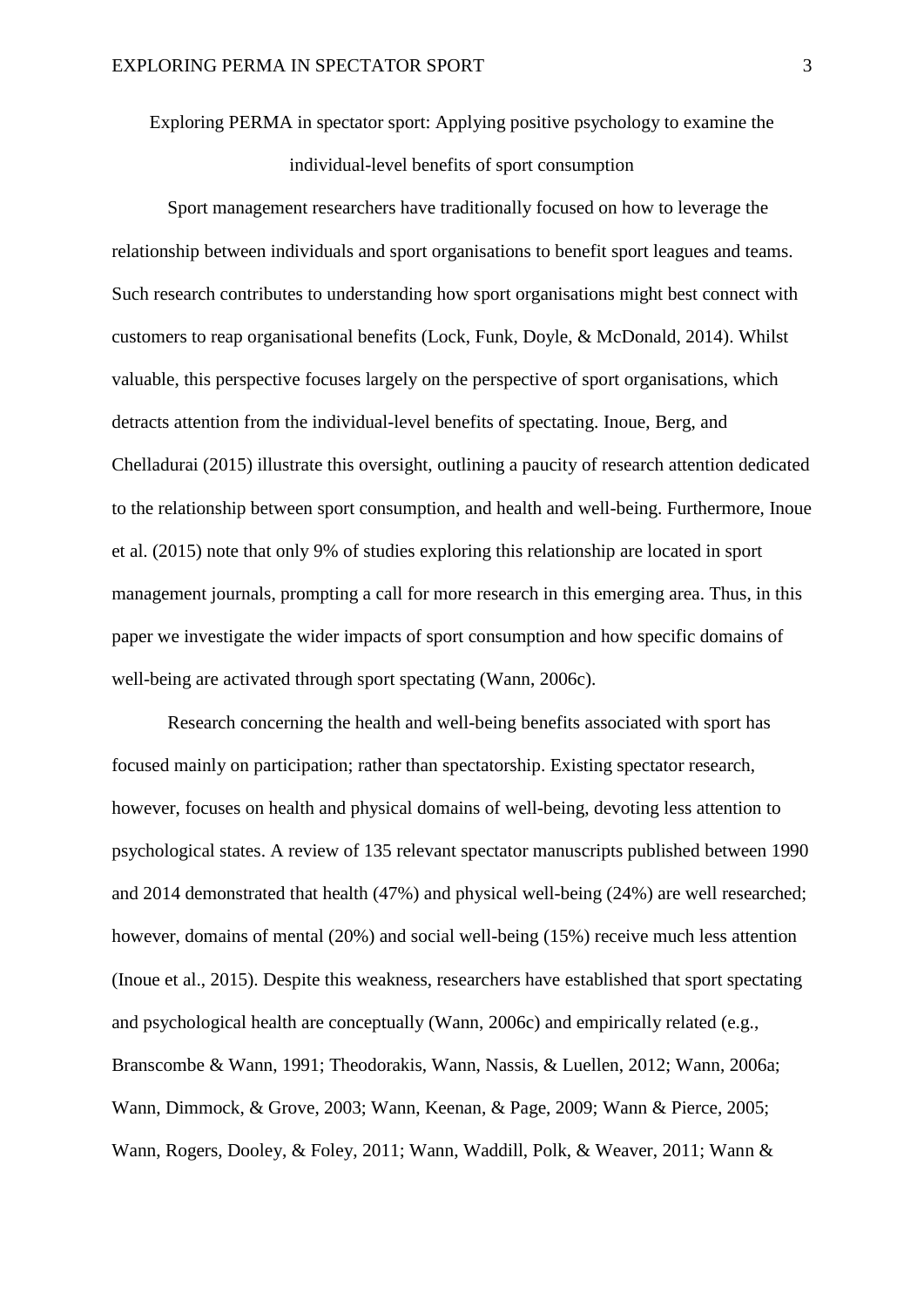Weaver, 2009). These contributions demonstrate the capacity of sport consumption to deliver individual-level benefits; however, the specific domains that contribute to well-being are not completely understood. Thus, research in the spectator context has determined that spectatorship has the capacity to influence well-being, but has yet to reveal how this occurs.

We use Seligman's (2011) positive psychology framework with five domains: PERMA (positive emotions, engagement, relationships, meaning, and accomplishment) as guidance to explore the well-being benefits of sport spectatorship. Filo and Coghlan (in press) utilised positive psychology to understand the specific domains that contribute to well-being among sport event participants. They found that participation in charity sport events activated each PERMA domain to varying degrees. Meanwhile, Koortzen and Oosthuizen (2012) provided some evidence of PERMA activation in the spectator context, finding that South African residents believed that the 2010 FIFA World Cup would activate positive emotions amongst community members, provide socialisation opportunities, and create a sense of national solidarity. More recently, Pawlowski, Downward, and Rasciute (2014) demonstrated a link between attending sport events and happiness (e.g., pleasure) using data from individuals in 46 countries. These studies support consideration of positive emotions (P), relationships (R), and meaning (M) from the PERMA framework.

In this paper, we use a two-study research design examining how the five PERMA domains are activated in the spectator context, and how these domains are experienced during the season and in the off-season. This extends efforts in the spectator context, which have called for exploration of the underlying facets linked to the individual-level benefits of sport consumption (e.g., Wann, 2006c; Wann et al., 2003). Consequently, the present research objective is to explore the activation of the PERMA domains within the sport spectator context. Two research questions (RQ) frame our investigation:

RQ1: How does sport spectatorship activate the individual-level PERMA domains?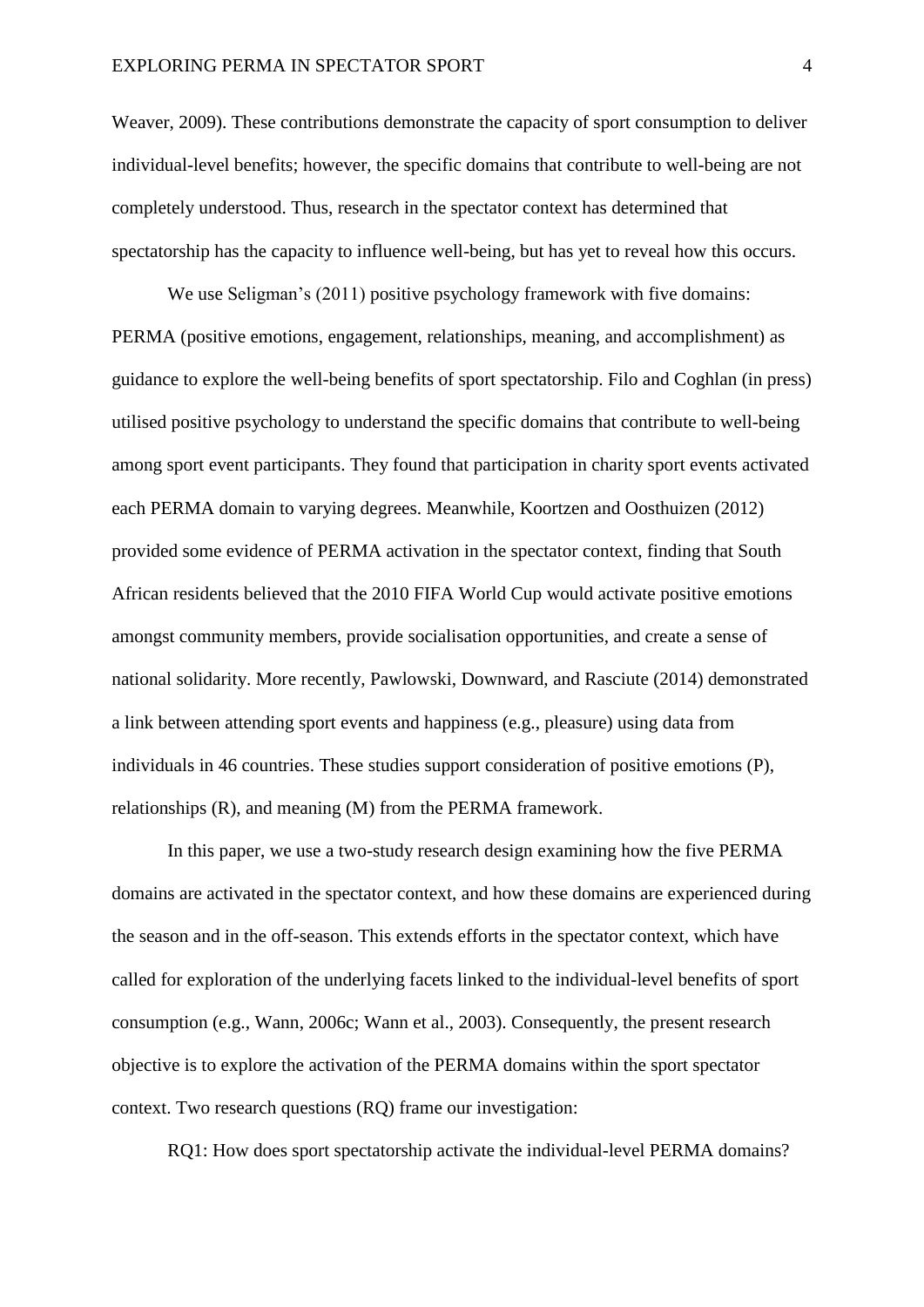RQ2: How does the activation of the individual-level PERMA domains vary between in-season and off-season contexts?

#### **Literature Review**

Sport spectatorship can influence psychological well-being due to the social nature of the activity (Wann, Melnick, Russell, & Pease, 2001; Zillmann, Bryant, & Sapolsky, 1989). Through consumption, individuals often experience psychological benefits, which include an increased sense of belonging in society and attachment to other spectators (Gibson, Willming, & Holdnak, 2002; Lock & Funk, in press). In conceptual work, Wann (2006c) proposed that sport spectating contributes to social-psychological health as it enables the creation of temporary and enduring connections with others. Wann (2006c) explains that temporary or transient connections emerge in environments where an individual's team preference is not likely to expose them to other in-group members on a regular basis (e.g., when a fan resides a long distance from his or her favourite team but encounters other in-group fans at a bar). Enduring connections emanate in more permanent settings, such as when an individual supports a team in the local area and is therefore often surrounded by other in-group members. In this instance, the individual is provided with frequent opportunities to talk to others, form friendships, and engage in team supportive behaviours with likeminded individuals (e.g., Gibson et al., 2002; Katz & Heere, 2013).

Substantial research supports Wann's (2006c) propositions. Elling, Van Hilvoorde, and Van Den Dool (2014) found that sections of the Dutch population experienced short-term increases in their sense of belonging based upon the country's success at large sport events. Furthermore, evidence suggests the social connections derived from sport spectatorship reduce the likelihood that an individual will experience negative emotions (e.g., depression or social alienation), and increase the likelihood that he or she will experience positive feelings (e.g., belongingness) and social connectedness (e.g., Branscombe & Wann, 1991;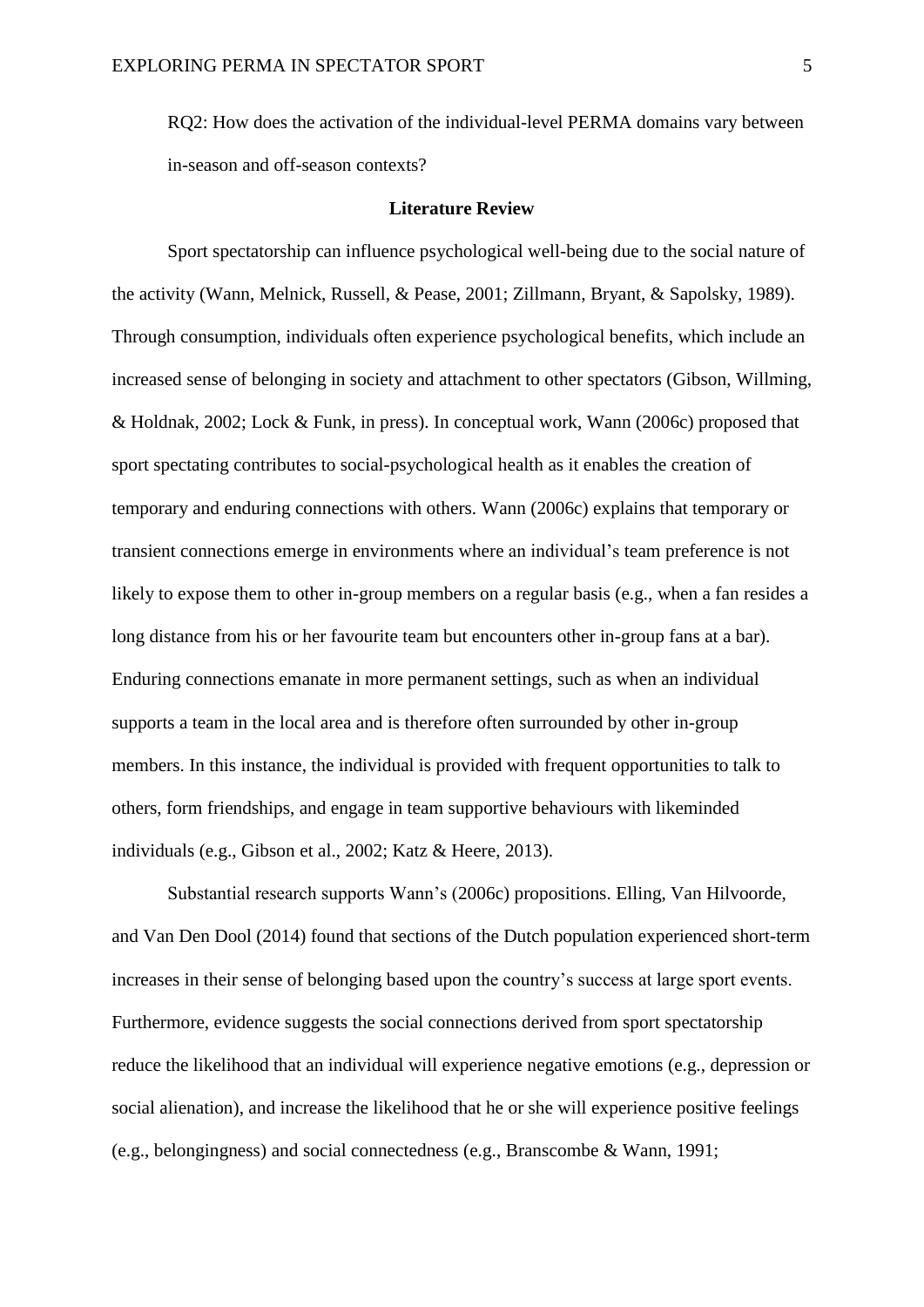Theodorakis et al., 2012; Wann, 2006a; Wann et al., 2003; Wann et al., 2009; Wann & Pierce, 2005; Wann, Rogers, et al., 2011; Wann, Waddill, et al., 2011; Wann & Weaver, 2009). In this paper, we focus on expanding understanding of the specific domains and processes that influence well-being by utilising a positive psychology approach (e.g., Wann, 2006c).

## **Positive Psychology**

Positive psychology refocused mainstream psychology from directing effort towards correcting negative psychological states, to proactively examining the processes of human functioning that enable individuals to thrive and experience flow (Seligman  $\&$ Csikszentmihalyi, 2000). Positive psychology conceptualises well-being broadly, accounting for both hedonic (e.g., emotional states) and eudemonic (e.g., flow and meaning) elements that help individuals to experience happiness and ultimately, flourish. The state of flourishing is characterised by experiencing "the opposite of mental disorder, rather than its mere absence" (Huppert & So, 2013, p.849). From this perspective, well-being encompasses objective (e.g., quality and standard of living) and subjective factors (e.g., emotional and mental health) that contribute to an individual experiencing an enjoyable and meaningful life which he or she believes is worth living (Seligman, 2011; Seligman & Csikszentmihayi, 2000). In this paper, we employ positive psychology to examine sport consumption at the individual-level using a combined hedonic and eudemonic approach.

## **Well-being Theory**

Seligman (2002) initially defined three factors that determine the extent to which an individual obtained a sense of well-being. Originally, he argued that well-being consisted of positive emotions, engagement and meaning, and that increases across these domains enabled flourishing (Forgeard et al., 2011). In accordance with the tenets of positive psychology, well-being theory was later augmented to capture additional hedonic and eudemonic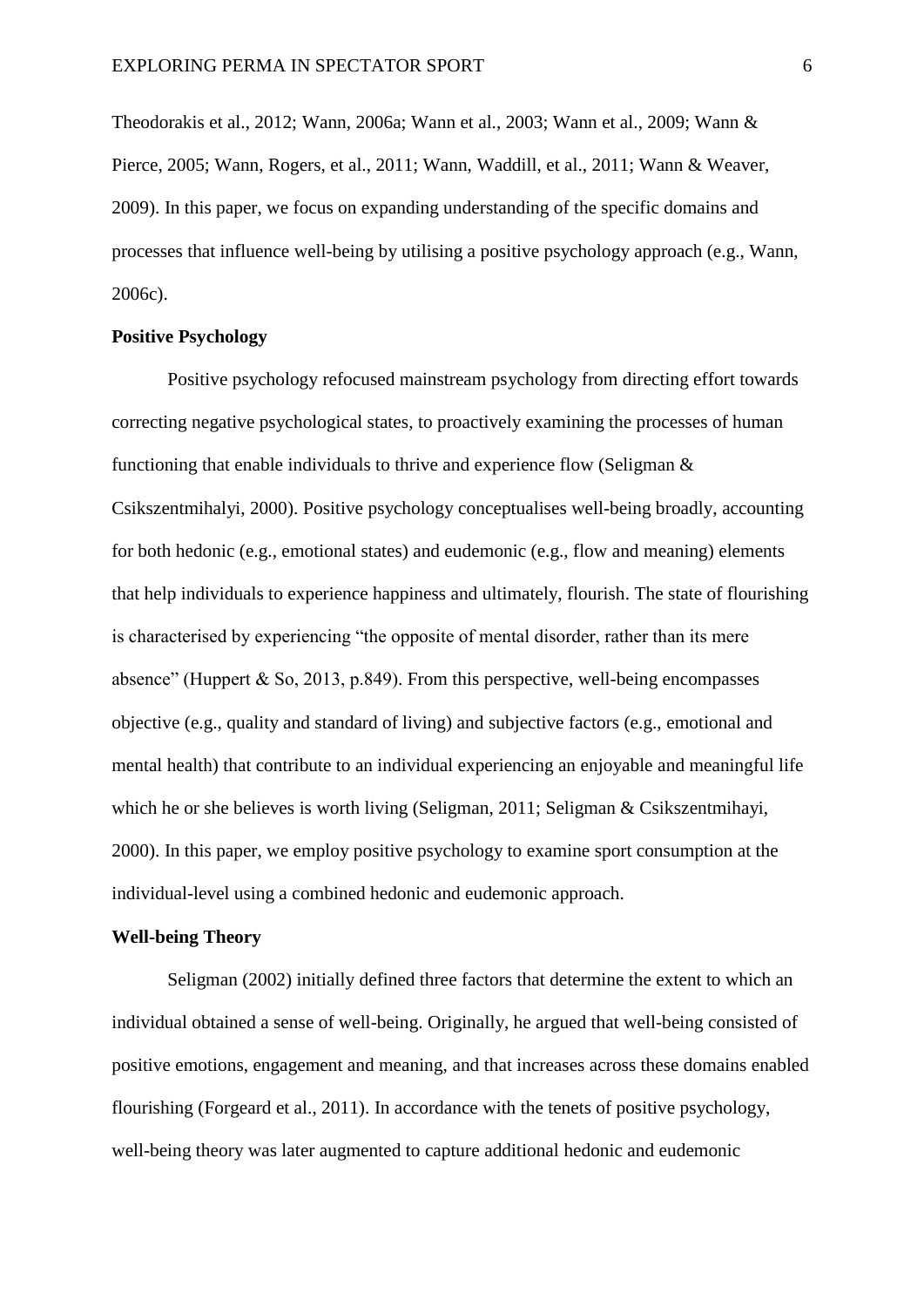elements. Seligman (2011) added two conceptual domains to accompany positive emotions, engagement, and meaning: relationships and accomplishment. The five domains of wellbeing form the current PERMA framework. Whilst Seligman (2011) espoused that each domain can be pursued in isolation, the conceptual interrelationship amongst the domains provides a crucial aspect of well-being. For instance, an individual who builds relationships with others is also likely to possess positive thoughts about his or her future. Similarly, an individual who experiences accomplishments is likely to derive an increased sense of meaning. With this in mind, we now review each PERMA domain, and compare and contrast how previous sport research has uncovered these domains. Additionally, we provide the operational definition of each PERMA domain, adapted from research conducted in the sport participation context (Filo & Coghlan, in press).

# **Positive Emotions**

Research on sport participants has revealed that individuals can experience positive emotions such as pleasure, gratification, and happiness through their event participation (Coghlan & Filo, 2013; Filo & Coghlan, in press; Filo, Funk, & O'Brien, 2009; Sato, Jordan, & Funk, 2015). Sport spectator researchers have suggested hedonic factors are an important aspect or outcome of sport consumption (e.g., Pawlowski et al., 2014), particularly for less involved consumers who attend or watch sport to have a pleasurable experience (e.g., Doyle, Kunkel & Funk, 2013; Funk & James, 2001, 2006). The sport management literature typically focuses on how spectator emotions are influenced by game outcomes (Wann, Dolan, McGeorge, & Allison, 1994) and how positive emotions arise from expectancy disconfirmation to influence variables such as satisfaction and loyalty (Harrolle, Trail, Rodriguez, & Jordan, 2010; Madrigal, 1995; Trail, Anderson, & Fink, 2000, 2005; Trail, Fink, & Anderson, 2003). This research focuses on understanding how positive emotions lead to attitudes which enhance consumption.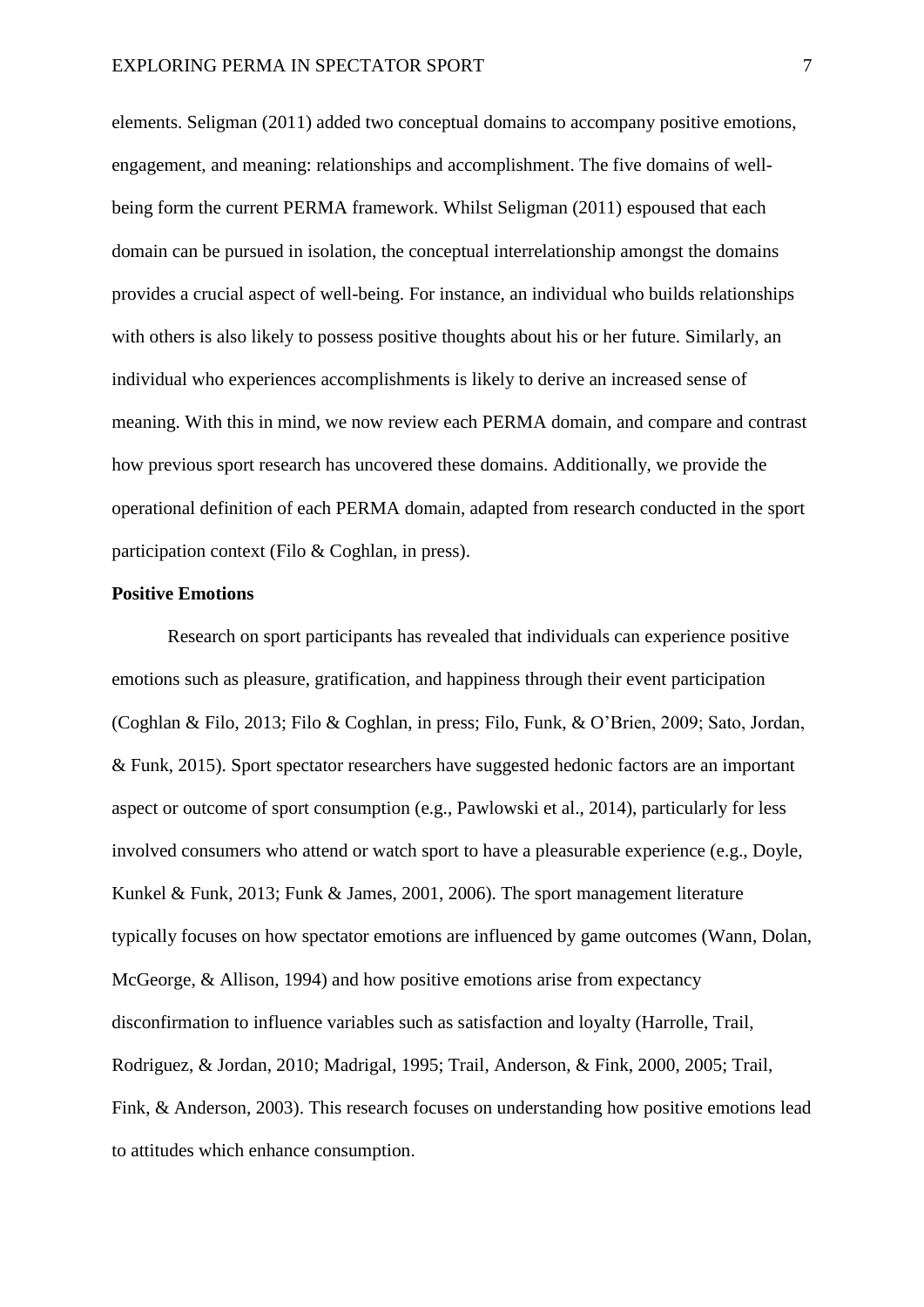Well-being theory develops this approach by exploring positive emotions as reaffirming mental states influencing experiences in the past, present, and future (Seligman, 2002). Past emotions include satisfaction and fulfilment; whereas emotions relevant to the future consist of feelings like hope, optimism, and trust. These emotions are pertinent to wellbeing as they help to enhance the positivity attributed to past memories and guard against negative emotions or illnesses (e.g., depression) in the future (Seligman, Rashid, & Parks, 2006). Neuroscience research outlines that positive emotions influence thoughts of the past, present, and future. Individuals mentally time travel by drawing upon previous experiences to simulate past and future events (e.g., Atance & O'Neill, 2005; Eacott & Easton, 2012; Schacter & Addis, 2007). Neuroscientists also espouse that humans deliberately and unconsciously disconnect from reality to simulate the past and future on a daily basis (Andrews-Hanna, 2012), highlighting the importance of being able to draw upon positive emotions to guard past, present, and future mental states.

For these reasons, positive emotions are a key antecedent to an individual experiencing happiness (Seligman, Parks, & Steen, 2004) and building physical, social, and psychological resources (Fredrickson, 1998). These capabilities broaden the way an individual thinks and builds resilience and well-being (Fredrickson, 2001). Tugade and Frederickson (2004) demonstrated this link by showing positive emotions contributed to enhanced recovery from negative mood arousal states, and helped individuals to find more positive meaning in negative circumstances. The current research explores this line of enquiry by examining the activation of positive emotions in spectator sport through a positive psychology lens. Thus, in this research, positive emotions are defined as *affirming mental states experienced by an individual* (e.g., Filo & Coghlan, in press)*.*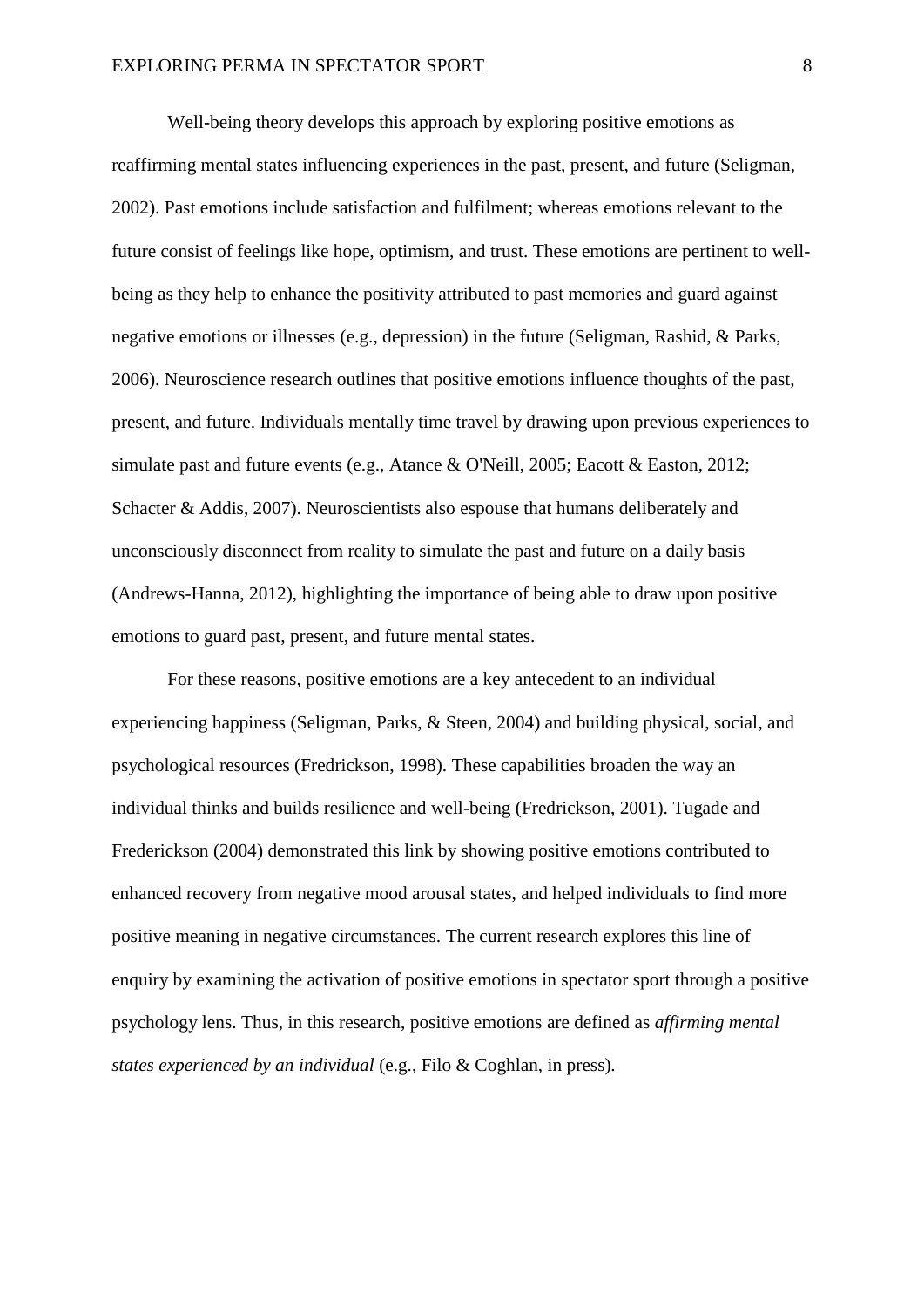## **Engagement**

Mainstream business research outlines the conceptual confusion surrounding the term engagement, noting that the construct is rarely clearly defined and often confused with other variables (Brodie, Hollebeek, Juric, & Ilic, 2011; Hollebeek, 2011). This lack of clarity is also present within the sport management literature where constructs such as commitment, involvement, identification, and attachment are used interchangeably to conceptualise engagement (Yoshida, Gordon, Nakazawa, & Biscaia, 2014). Recognising this problem, marketing (Brodie et al., 2011; Hollebeek, 2011) and sport management scholars (e.g., Yoshida et al., 2014) have conceptualised engagement as a dyadic interaction between a consumer and an organisation, or two or more consumers.

Within the PERMA framework, engagement refers to the degree of immersion and concentration an individual experiences or dedicates to an activity (Csikszentmihalyi, 2013; Forgeard et al., 2011). Thus, in positive psychology engagement refers to a person's absorption derived from interaction with an object (Seligman, 2011). In the sport spectator context, absorption manifests through an individual becoming captivated and engrossed in supporting their favourite team to the extent that they lose their sense of self when they are engaged in team related activities. Csikszentmihalyi (1997, 2013) argued that individuals who experience high levels of engagement, and are challenged physically or mentally, experience 'flow', a state of mind conducive to harnessing positive consciousness and happiness. Coghlan and Filo (2013) found evidence of engagement for event participants at two charity cycling events. More recent research has uncovered engagement amongst participants of walking, running, and swimming events; however, engagement was found to be the least salient PERMA domain in this study (Filo & Coghlan, in press). This limited evidence suggests further exploration is necessary. In the present research, engagement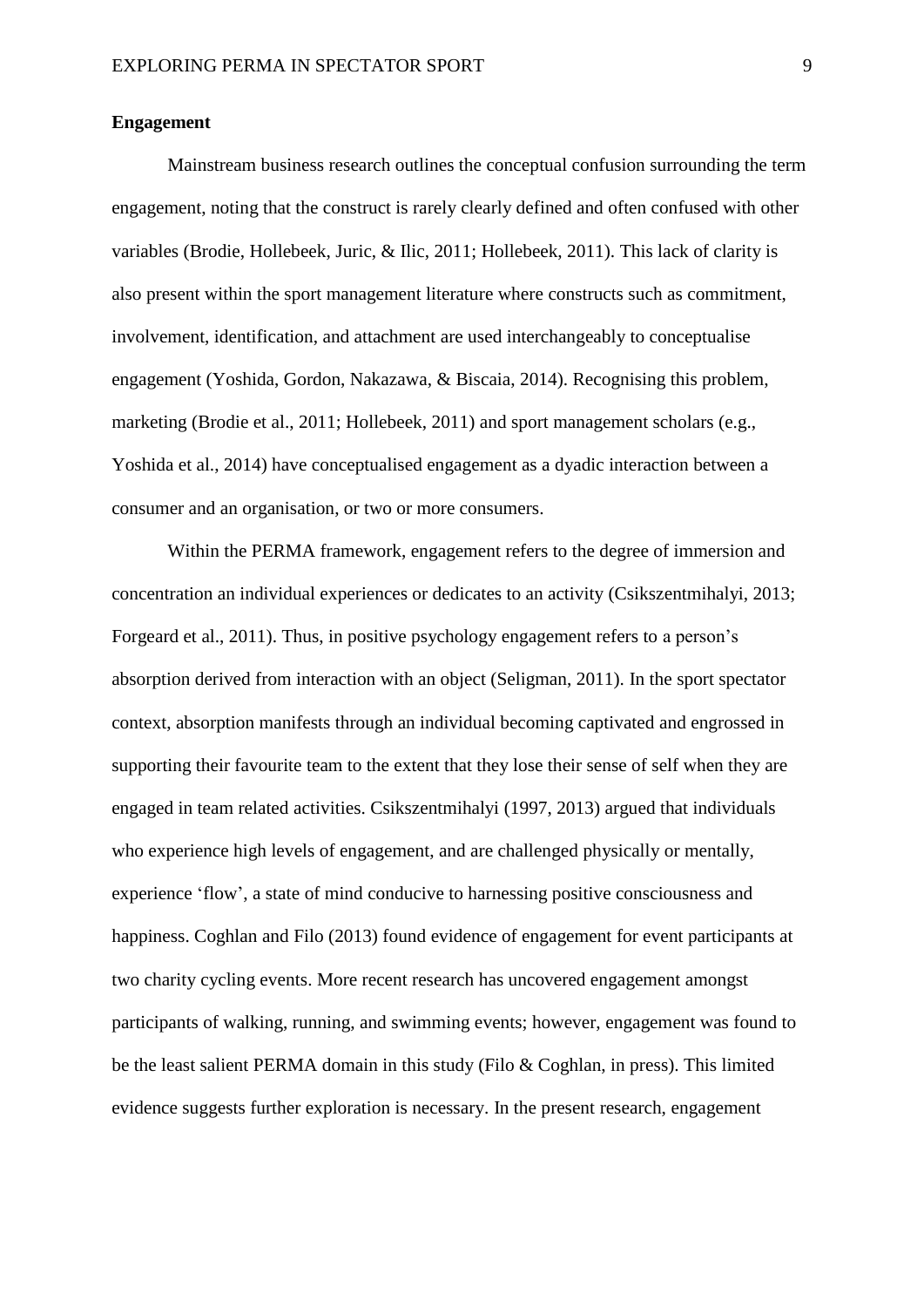represents *instances where individuals find themselves absorbed and immersed as consumers* (e.g., Filo & Coghlan, in press)*.*

## **Relationships**

Relationships refer to an individual's links with others. Forgeard et al. (2011) proposed that relationships are important in making humans feel loved and valued. Research within the leisure domain indicates that participating in sport and cultural activities helps build relationships, which enhances well-being (Brajsa-Zganec, Merkas, & Sverko, 2011). Similarly, studies in participatory sport contexts have revealed that socialisation can act as a motive to enter charity sport events (Filo, Funk, & O'Brien, 2008), enhance the meaning derived from participation (Filo et al., 2009), and provide feelings of companionship which enrich existing friendships and help in the formation of new interpersonal bonds (Coghlan & Filo, 2013). Similarly, Funk, Jordan, Ridinger, and Kaplanidou (2011) found social affiliations drove participation in a mass running event where committed runners, particularly, enjoyed spending time with likeminded people during the event.

Socialisation represents a key motive in sport spectator pursuits that enables teams to establish and develop psychological connections with consumers (Funk & James, 2001). Socialisation agents (e.g., family members and friends) are important in introducing individuals to specific sports or teams (James, 2001), and in building relationships by connecting likeminded individuals who bond over shared experiences (e.g., Gibson et al., 2002; Harrolle et al., 2010; Katz & Heere, 2013; Trail et al., 2000, 2005; Trail et al., 2003; Trail & James, 2001; Wann & Weaver, 2009). Research has illustrated that relationships can be both an antecedent and an outcome of sport spectating, demonstrating the ongoing interaction between sport consumption and the connections built through spectating (Wann, 2006c). Research has demonstrated that a heightened sense of camaraderie at an event can influence perceptions of the social impact of the event and the purchasing behaviour of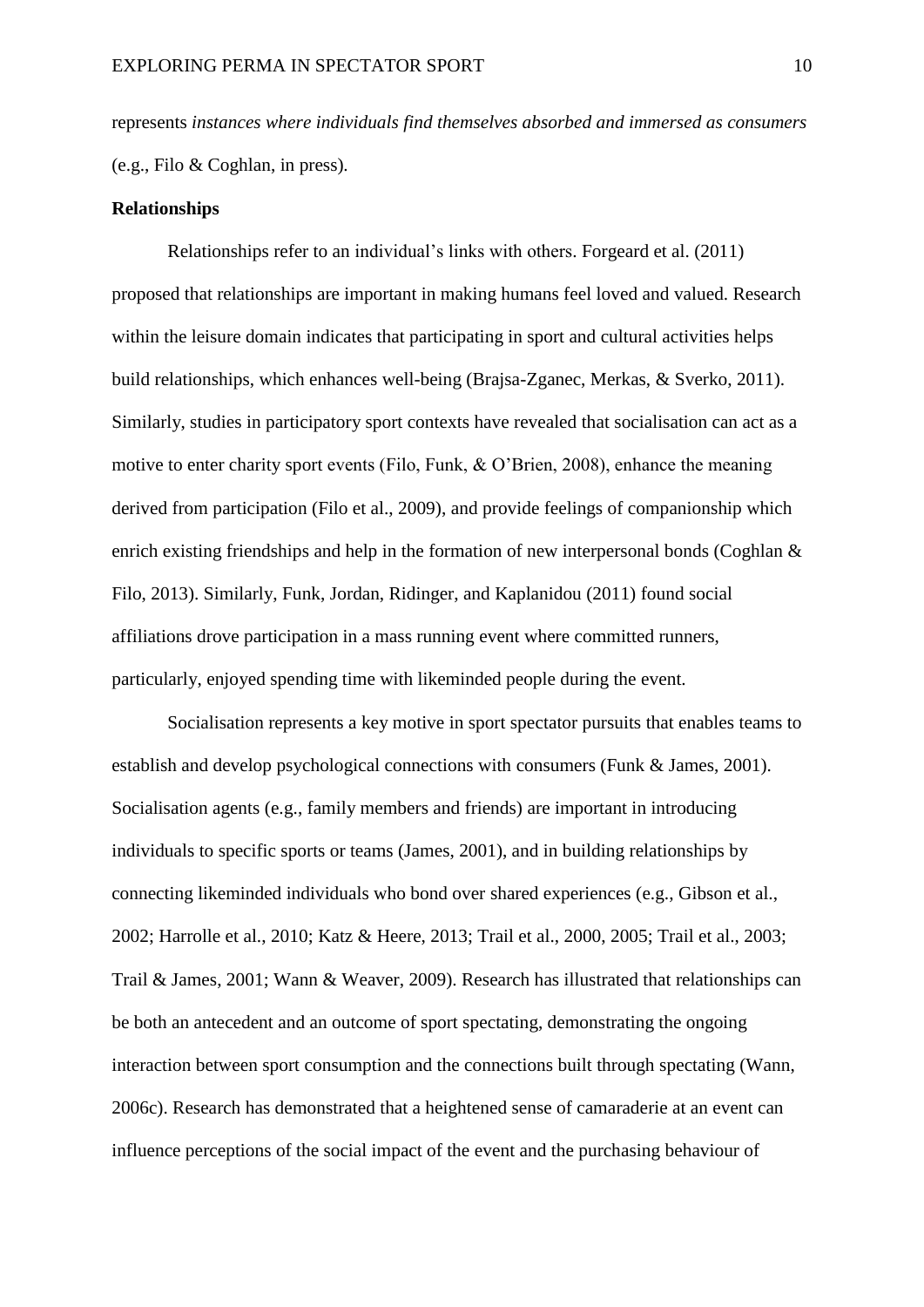attendees in relation to the event and the event sponsor's products (Inoue & Havard, 2014). Elsewhere, Lock et al. (2012) found that relationships formed around a new team were important in the development of identification towards the team, and that ongoing consumption led to fans spruiking the team to others. Wann (2006a) empirically supported this proposition using a cross-lagged panel model design to demonstrate that team identification levels were positively correlated with a measure of social–psychological health taken three months later. Thus, relationships within PERMA outline connections with others that influence well-being. In line with this approach, we identify relationships as *experiencing togetherness and belonging with others* (e.g., Filo & Coghlan, in press)*.*

# **Meaning**

Meaning is a eudemonic element of well-being describing the derivation of significance from, and belief that, an individual's life has purpose (Seligman, 2011). Business research highlights that meaning helps individuals understand who they are, thus improving individual and organisational performance (Luthans, Luthans, & Luthans, 2004). Sport research has revealed that meaning contributes to participation in charity sport events, documenting evidence of individuals deriving emotional, functional, and symbolic meaning from their participatory experiences (Coghlan & Filo, 2013; Filo et al., 2008, 2009). These charity-linked events provided participants with functional and symbolic meaning as they provided a sense of purpose related to the requirements of the event (e.g., training) and towards the particular cause that the charity sport event was supporting (Filo & Coghlan, in press).

Sport spectator literature that conceptualises meaning in line with PERMA is limited, with researchers preferring to focus on how sport organisations can communicate a brand image with which individuals can identify (Funk & James, 2001, 2006). Lock, Darcy, and Taylor (2011) found symbolic reasons such as supporting the team's home city and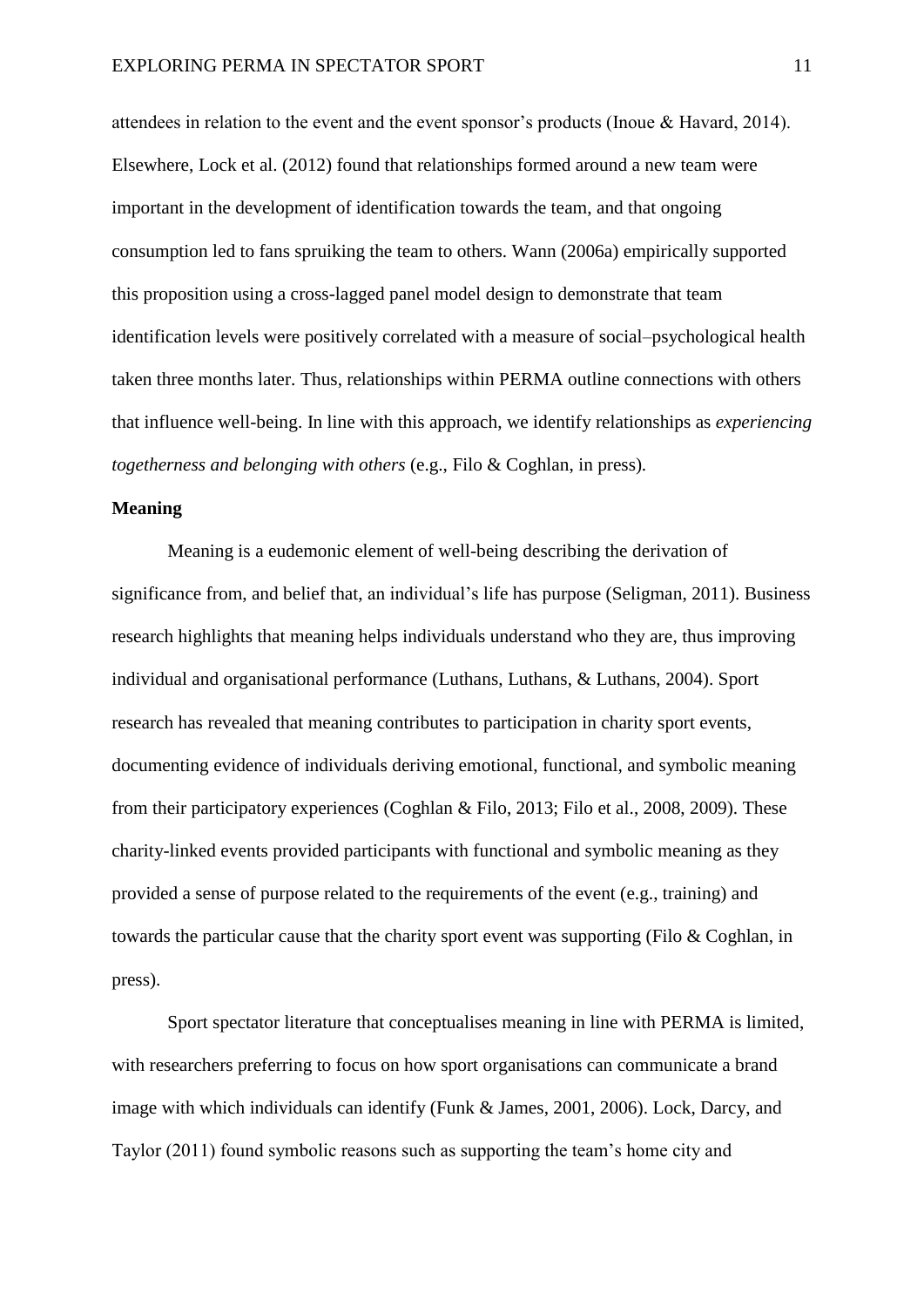representative sport were influential in the activation of identification. A number of factors that build meaning in this sense have been identified in the literature (cf. Wann, 2006b) including the sport object's performance history (Fink, Trail, & Anderson, 2002), the preferences of the individual's socialisation agents (James, 2001) and his or her existing social affiliations (Heere & James, 2007). Whilst valuable, such research has not yet examined meaning as it is conceptualised within well-being research. Thus, the current research defines meaning as *the sense of purpose individuals derive from feeling a part of something larger than their self* (e.g., Filo & Coghlan, in press)*.* 

## **Accomplishment**

The final PERMA domain, accomplishment, represents a person's realisation that he or she has achieved a specific goal or target (Forgeard et al., 2011). Seligman (2011) highlighted the importance of accomplishment in enabling an individual to flourish and improve his or her well-being. Accomplishment can provide individuals with positive reinforcement and help to satisfy basic human needs such as competence, relatedness, and autonomy (Ryan & Deci, 2000). Therefore, it influences both hedonic and eudemonic elements of well-being (Seligman, 2011). To date, however, sport researchers have focussed on the pleasure and self-image benefits derived from supporting successful teams.

Extensive research has documented the importance of vicarious achievement as a motive to sport spectatorship (e.g., Cialdini et al., 1976; Elling et al., 2014; Wann & Branscombe, 1990), which influences a range of team-related attitudes and behaviours (e.g., End, Dietz-Uhler, Harrick, & Jacqumotte, 2002; Fink et al., 2002; Trail et al., 2003; Wann, 2006b; Wann, Hamlet, Wilson, & Hodges, 1995). Whilst valuable, prior research does not position achievement within a broader well-being framework. Research has demonstrated that sport event participants may derive well-being benefits from achieving specific event related goals or meeting personal targets during their involvement in the event (Filo &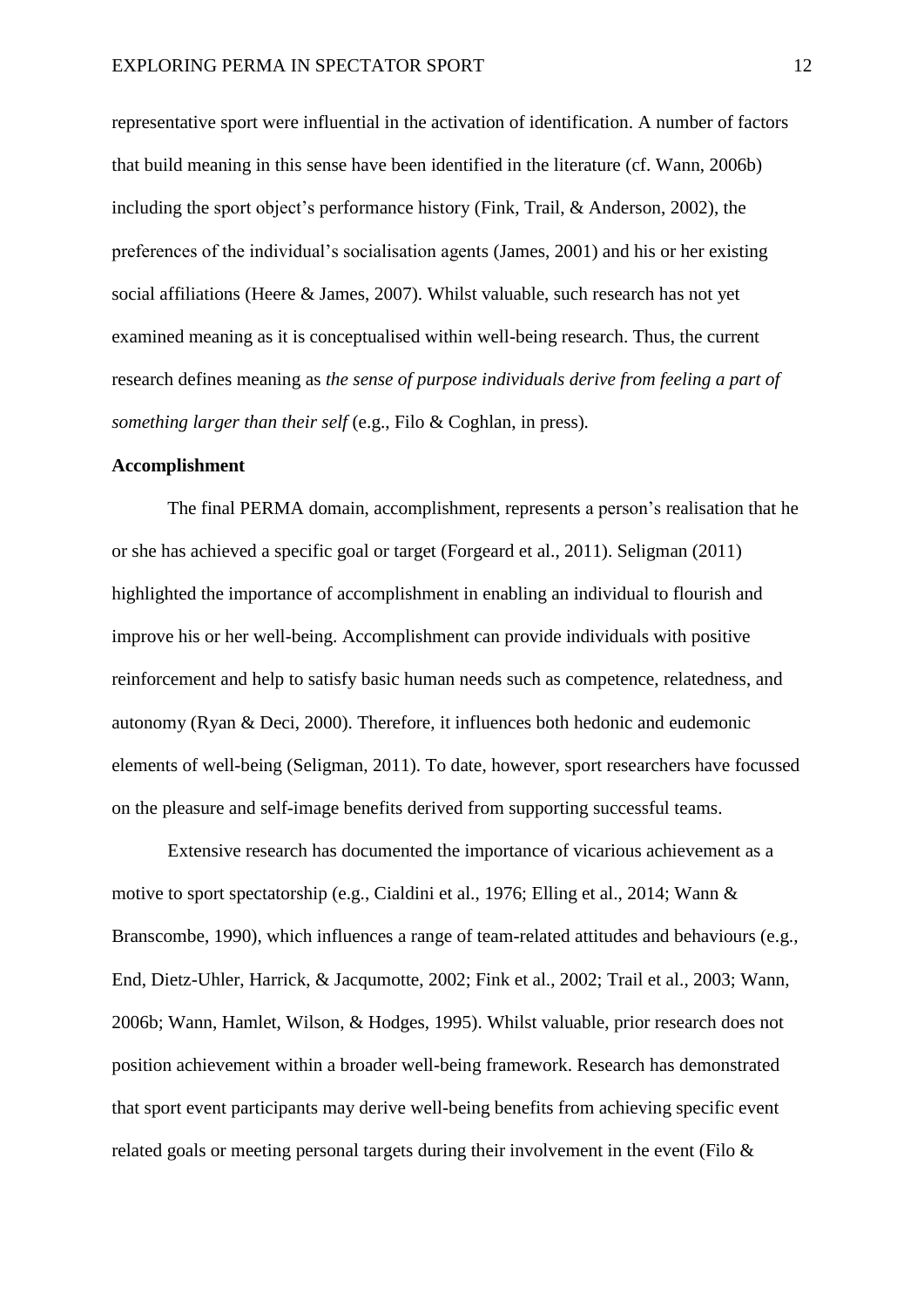Coghlan, in press; Filo et al., 2009). Du, Jordan and Funk (2015) reported that participants of a long distance running event that achieved their predicted time goal were more positive about their event experience than those who failed to accomplish the time goal. Extending this perspective to the spectator context, we examine how experiencing accomplishment through a sport team is related to well-being and define accomplishment as *the sense of achievement derived from vicarious association with a group* (e.g., Filo & Coghlan, in press).

The review of well-being research positions the PERMA framework (Seligman, 2011) as a holistic lens useful for examining sport spectator well-being. The review shows that positive psychology explains why well-being benefits may emerge for individuals through sport participation. The review also illustrates that well-being has been largely overlooked in sport spectator contexts, providing an opportunity to extend knowledge in this area. Thus, in this paper, we extend existing knowledge by examining how sport spectatorship experiences may impact specific domains of well-being. Two research questions framed our investigation:

RQ1: How does sport spectatorship activate the individual-level PERMA domains? RQ2: How does the activation of the individual-level PERMA domains vary between in-season and off-season contexts?

# **Method**

To address these research questions, we used a two-study panel research design (e.g., Bryman, 2012) to gather qualitative data from Australian Rules Football spectators. Due to the sparse empirical evidence of PERMA in sport spectatorship, we adopted an interpretivist approach to our data collection. As per research focused on sport participant experiences (e.g., Filo & Coghlan, in press), we collected in-depth qualitative data to provide rich and deep insights into the spectator experiences that led to the activation of positive emotions, engagement, relationships, meaning, and accomplishment. Collecting qualitative data was deemed suitable to best address the exploratory research questions, rather than quantitatively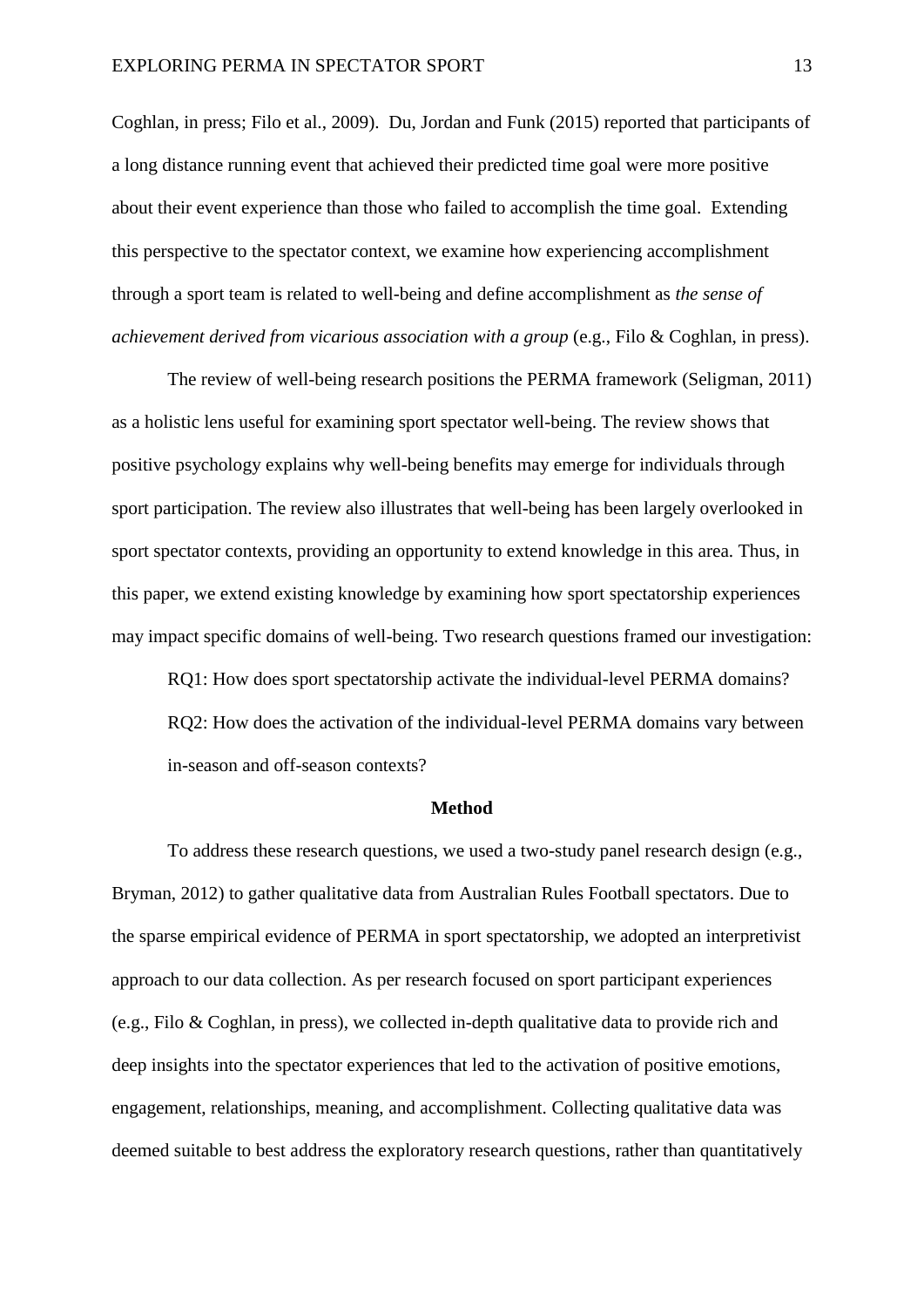testing for its presence or absence. We also collected our data via in-depth interviews in response to research calls emanating from the observation that only 5% of studies exploring the health benefits of sport consumption use qualitative methods (Inoue et al., 2015).

## **Participants**

Participants were spectators of the Gold Coast Suns, who participate in the elite level Australian Rules Football competition – the Australian Football League (AFL). Study 1 collected data from 20 interviewees, whilst Study 2 followed up and gathered data from eight interviewees. Respondents in Study 1 were aged between 19 and 66 years old, of which 14 were male (70%) and 6 female (30%). Sixteen of the interviewees (80%) held a team membership, or season ticket. The interviews ranged from 18 to 48 minutes in length.

Each subject in Study 2 was interviewed during Study 1 and thus, Study 2 participants had a similar demographic profile. The panel reduced from 20 interviewees in Study 1 to eight in Study 2, due to attrition. Respondents were aged between 19 and 61 years old, with six males (75%) and two females (25%) interviewed. All interviewees planned to, or had already, renewed their membership for the following season, except one person who suggested he would attend selectively due to family commitments. The interviews ranged in length from 23 to 72 minutes respectively.

# **Materials**

The interview guide contained questions developed to explore how the PERMA domains are activated in the spectator sport context. The guide provided space to include probing questions which explored each individual's subjective account of personal experiences (Bryman, 2012; Creswell, 2009). To explore the research questions central to this investigation, respondents were asked to explain broadly "How has following the Gold Coast Suns impacted your life?" More specific questions were asked when responses related to the PERMA domains. This probing involved asking respondents to detail the experiences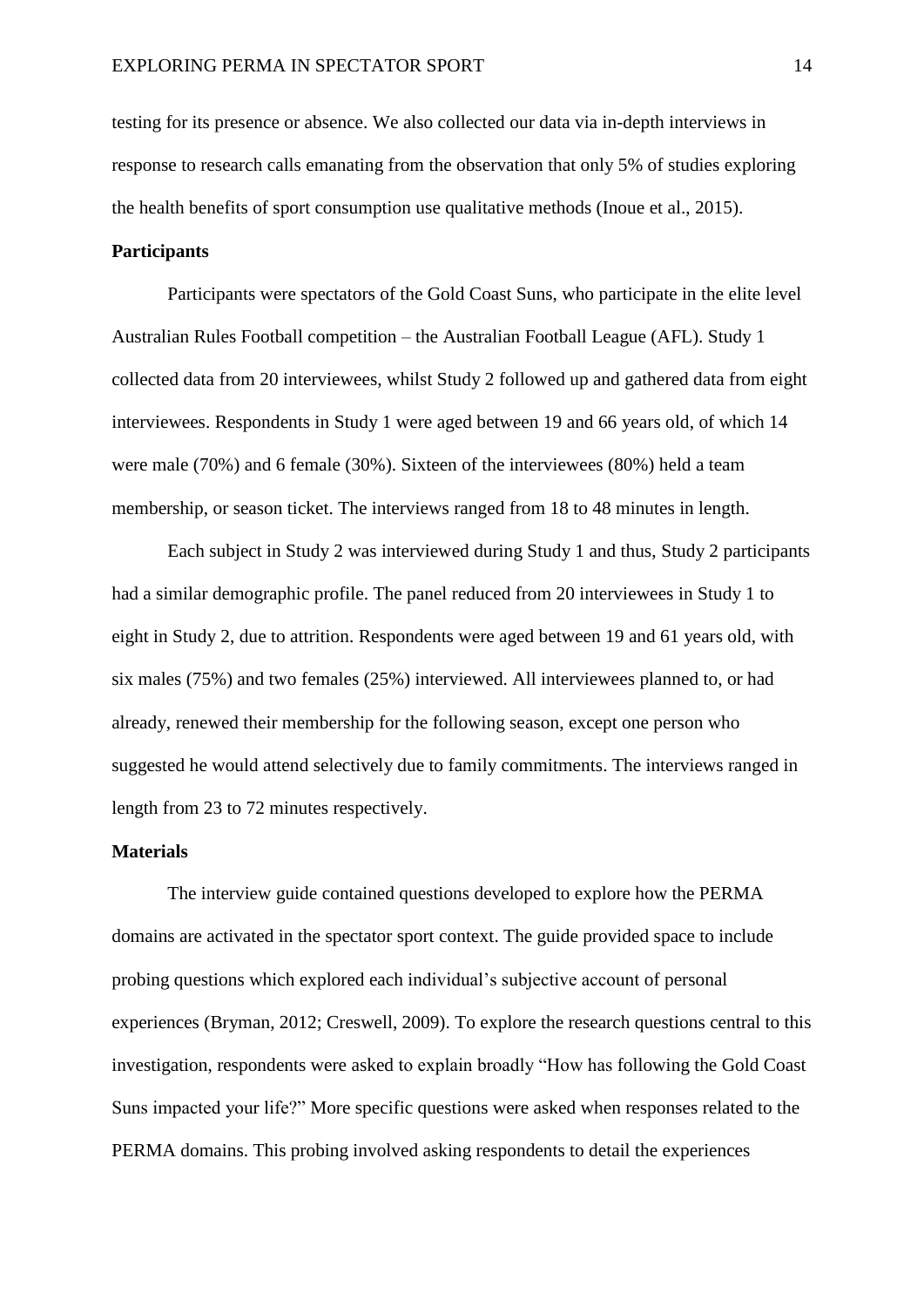relevant to the specific domains (e.g., "How has supporting the Gold Coast Suns influenced your relationships with others?").

## **Procedures**

Data were collected using semi-structured interviews during the season (Study 1), and at the beginning of the post-season (Study 2) with an interval of five months between studies. Interviewees were invited to participate in Study 1 during matches played in the first month of the season, following an approach from the lead researcher inside the team's stadium. Using a purposive method, individuals identified as Suns' supporters (e.g., through their clothing) were approached and asked if they were interested in discussing their experiences. Those who indicated interest were provided with a detailed information sheet and then asked if they would be willing to participate. The lead researcher exchanged contact details and then arranged suitable venues and times for the interviews. All interviews took place in private venues, such as the respondent's home, to ensure the subjects felt comfortable sharing their experiences (Bryman, 2012). The lead researcher constantly compared the data collected and determined after the 20th interview that no new findings or concepts were emerging and thus, ceased data collection (e.g., Glaser & Strauss, 1977).

Each respondent was thanked for his or her time and given a \$20 gift voucher as a token of appreciation. Then the lead researcher asked interviewees if they would be interested in speaking again post-season. All interviewees indicated a willingness to do so, and provided the researcher with appropriate contact details, which were used for recruitment in Study 2. Invitations to participate in Study 2 were distributed via email shortly after the end of the AFL season, approximately five months after Study 1. In Study 2, we used a convenience sampling approach to interview eight individuals during a two-week period in the off-season. This additional study enabled the research team to determine how the activation of the PERMA domains may have differed from observations made during the season. This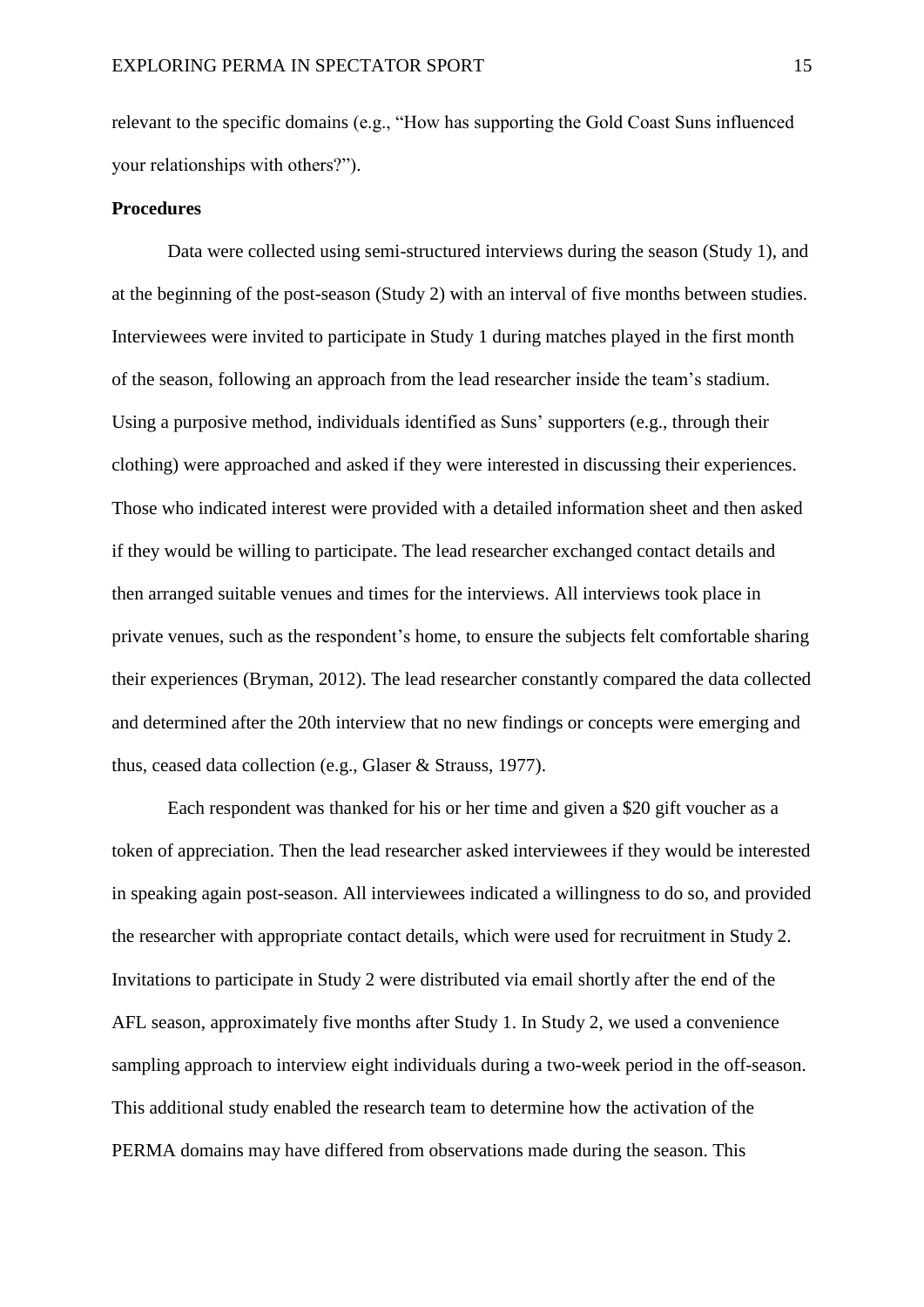approach empowered respondents to speak about their experiences holistically and in relation to the time that had elapsed since Study 1, enabling the research team to identify variations which characterised the on-season and off-season contexts.

## **Data Analysis**

Creswell's (2009) three-step analysis approach was used to ensure consistent and reliable procedures were employed across both studies. The first step consisted of thoroughly reading the interview transcripts and relevant field notes to uncover themes emerging in the data. Themes were comprised of specific words, concepts, and phrases used by multiple respondents, indicating a common response (Miles & Huberman, 1994). Themes were uncovered deductively, using the operational definitions of the PERMA domain stated earlier as guiding frameworks. To ensure the themes emerging were accurate and indicative of the interviewees' responses, the lead researcher regularly consulted with the research team and respondents themselves. These mechanisms were designed to achieve a high level of data trustworthiness (e.g., Leitz, Langer, & Furman, 2006; Miles & Huberman, 1994), and have been employed in other qualitative sport management studies (Filo, Cuskelly, & Wicker, 2015). Reflexivity was established through exchanges between the research team after the completion of interviews and transcription. Meanwhile, a summary of key points from individual interviews was collated by the lead researcher immediately following the interviews. This summary was provided to the selected interviewees for feedback, in a process known as "member checking" (Creswell, 2009. p. 191).

The second step involved inspecting the data again and looking for any themes not identified in the first step. At this point, the themes were allocated to specific sections of the text and data extracts were collated by way of gathering responses that were particularly representative of the PERMA domains. The third step involved condensing the themes by determining which domain specific quotes best explained. These results are discussed next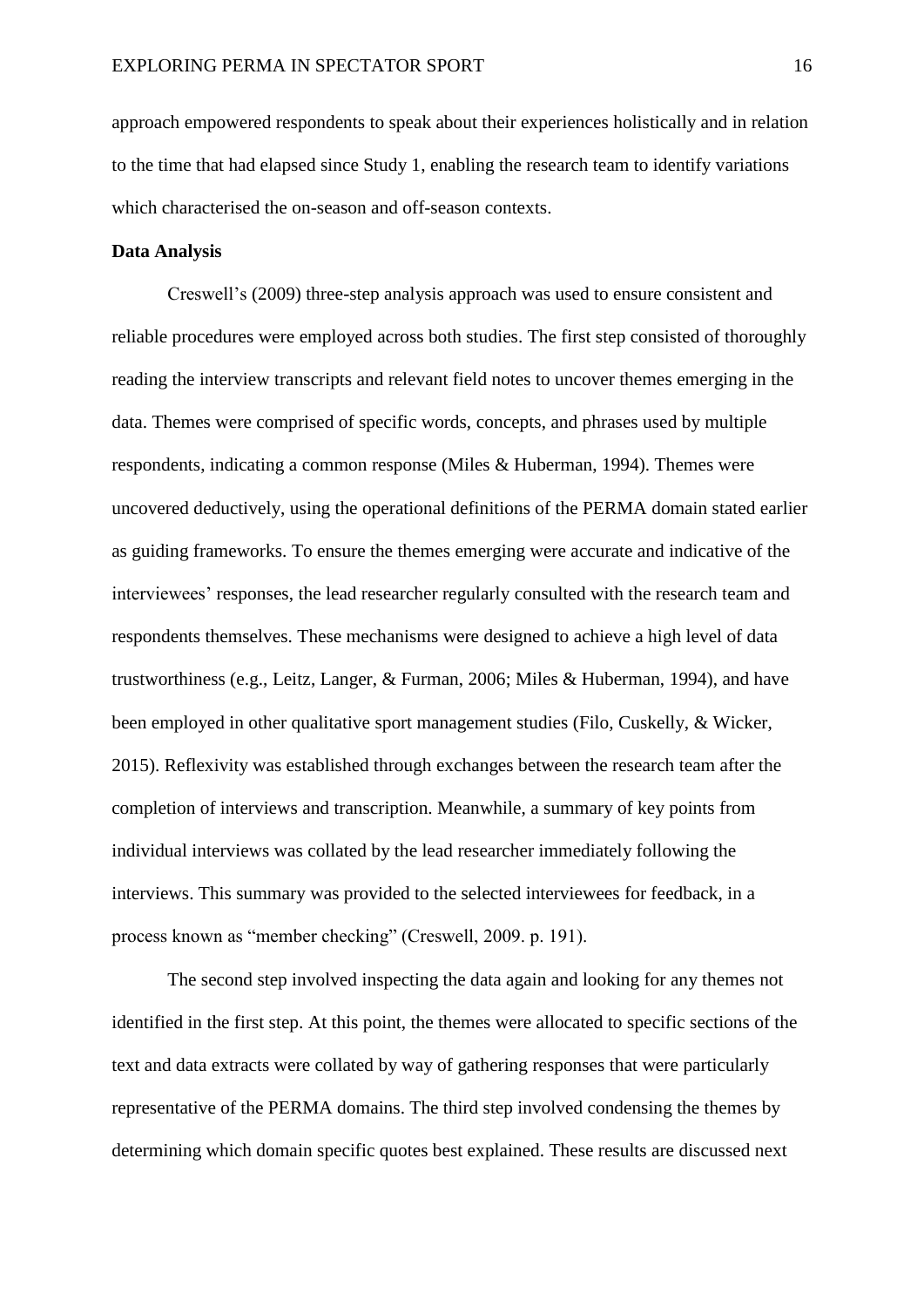using the respondents' words to build a narrative of how the PERMA domains manifest and vary through an assortment of spectator experiences.

#### **Results**

We found evidence that positive emotions, relationships, meaning, and accomplishment domains were activated to some degree by a variety of sport spectator experiences, which addressed Research Question 1. The engagement domain was not evidenced and as such, we do not present results for this domain. The two-study approach uncovered variations in the salience of some domains between studies and also in the experiences that activated the specific domains, addressing Research Question 2. We discuss the results in relation to positive emotions, relationships, meaning, and accomplishment, next.

# **Positive Emotions**

Respondents described how a range of on-field and off-field experiences led to the activation of emotions such as happiness, fulfilment and optimism. These emotions were activated by experiences including: hearing about the team's establishment, attending the team's games, witnessing victories and improvements in the team's performances, receiving correspondence from the team, involvement with events promoted by the team, and interactions with the team's community engagement programs. In respect to Research Question 2, respondents explained how the activation of positive emotions during the season largely related to on-field performances, whereas during the off-season, positive emotions were activated by broader community and personal interactions with the team.

Justine (S1) described how she felt when she attended the team's matches stating: "As soon as you walk in your whole body just feels so good (laughs), it does." Andrew (S1) also experienced happiness when the team was performing well, stating: "I'm definitely happy when they are playing well... I don't expect wins but if they're playing well and they are within twenty points of the other team then yeah, I am really happy." Commenting on the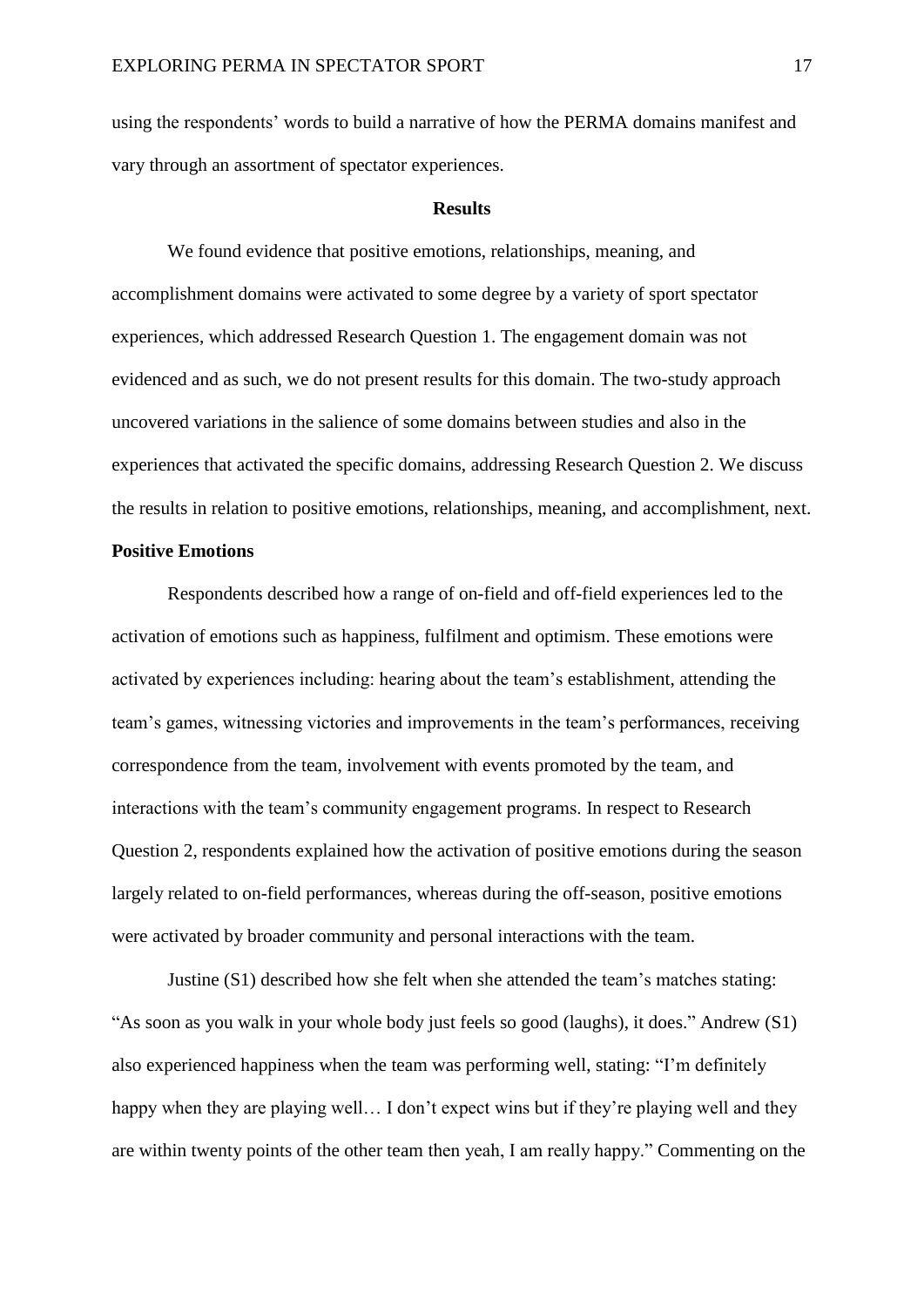team's on-field performances, Justine (S1) explained how she felt when the team won a game, stating: "I was over the moon… I was that excited I had sore hands from clapping, my voice [pauses] - I was just so excited". Tamara (S2) recalled her happiness after witnessing the team beat a rival and explained how other fans appeared to experience similar feelings: "Everyone was just so excited and grabbing strangers and kissing and hugging them and all that sort of stuff. It was weird, but it was good. It was really, really good… Everybody was excited, everybody was happy." Referring to an off-field experience, Nick (S1) explained how he and his family experienced positive emotions when they received a letter from the team thanking them for being members. He explained, "The kids love it and put it on their little desks with the rest of their cards and I think - if they're happy, we're happy."

Positive emotions also emerged in the off-season. Ken (S2) recalled how winning the final home game of the season formed a memorable moment and gave him an increased sense of optimism for the upcoming season stating: "For us to beat them and to beat them quite convincingly was fantastic. It was a great moment to be there… I'm optimistic for the guys." Ken (S2) also discussed the team's community involvement, stating: "They're helping a lot of the community by raising money and so on so that does make me feel good." For Lois (S2) her team support activated positive emotions based around pleasurable experiences she had with the Suns' promotional activities. She recalled how a promotional campaign on Facebook had led her to participate in a hotdog eating competition at the stadium, during an international exhibition match that did not involve the team. She explained her participation in this event created:

My happiest memory ever. Facebook advertised a hotdog eating competition and straightaway I put my hand up… It did create one of my happiest memories because there's 12,000 people there, my head is on this massive screen with a hotdog shoved down my throat and all I remember is my three kids just jumping up and down and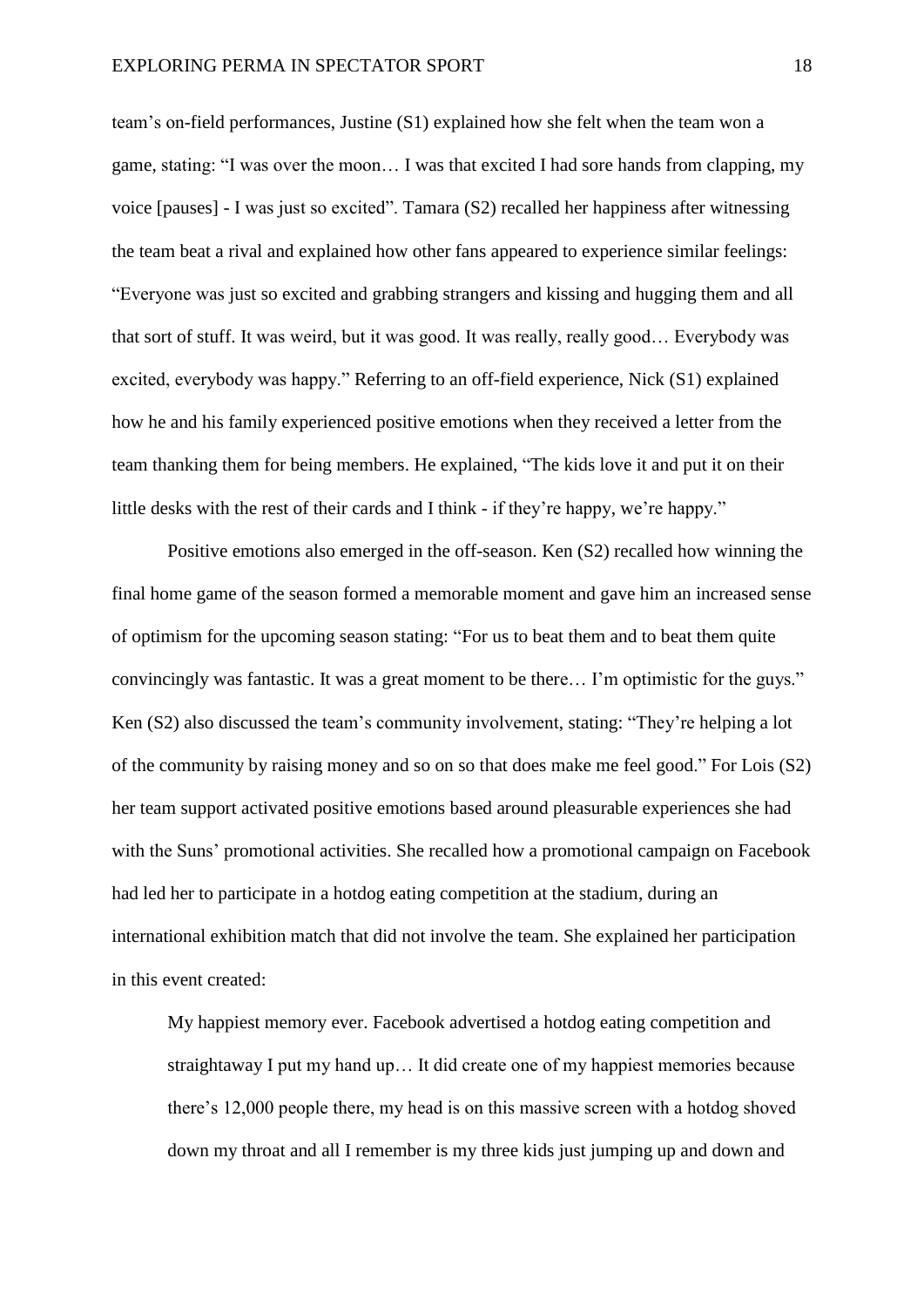cheering for me. I don't think I would have done that had it not been for the Suns and it did create me having one of my happiest memories.

## **Relationships**

Respondents provided numerous statements in both studies supporting the relationships domain, explaining how their team-related experiences activated feelings of belongingness and togetherness. Addressing Research Question 1, respondents explained how spectating gave them something they could do with their family and friends that afforded them opportunities to strengthen interpersonal relationships through spending quality time together. Additionally, respondents recalled how experiences like meeting new people at the team's games or in the community activated the creation of new relationships. Over the course of the season, respondents explained how these relationships became stronger and developed even during the off-season, providing insights for Research Question 2.

In both S1 and S2, respondents explained how their team affiliations had afforded opportunities to further their existing interpersonal relationships and facilitated the establishment of new connections. Discussing the role of existing relationships, Emma (S1) explained that her interest as a spectator originated "through my partner and through friends." Similarly, Nick's (S1) involvement represented "something our family could do together." In respect to new connections, Mark (S1) and Andrew (S1) both indicated they had made "a lot of friends" through the Suns, whilst Matt (S1) gained "five good, good friends and about fifteen in total that I sort of know generally" via his team consumption. The activation of new relationships was particularly important for Lois (S1) who explained how her support enabled her to develop interpersonal relationships and helped her assimilate into the community. Lois stated her interest in the team was initially based on a desire to:

Do something that was community [based] and with my children. Because we've moved here, we're new, we don't know anyone. We wanted to make friends… I've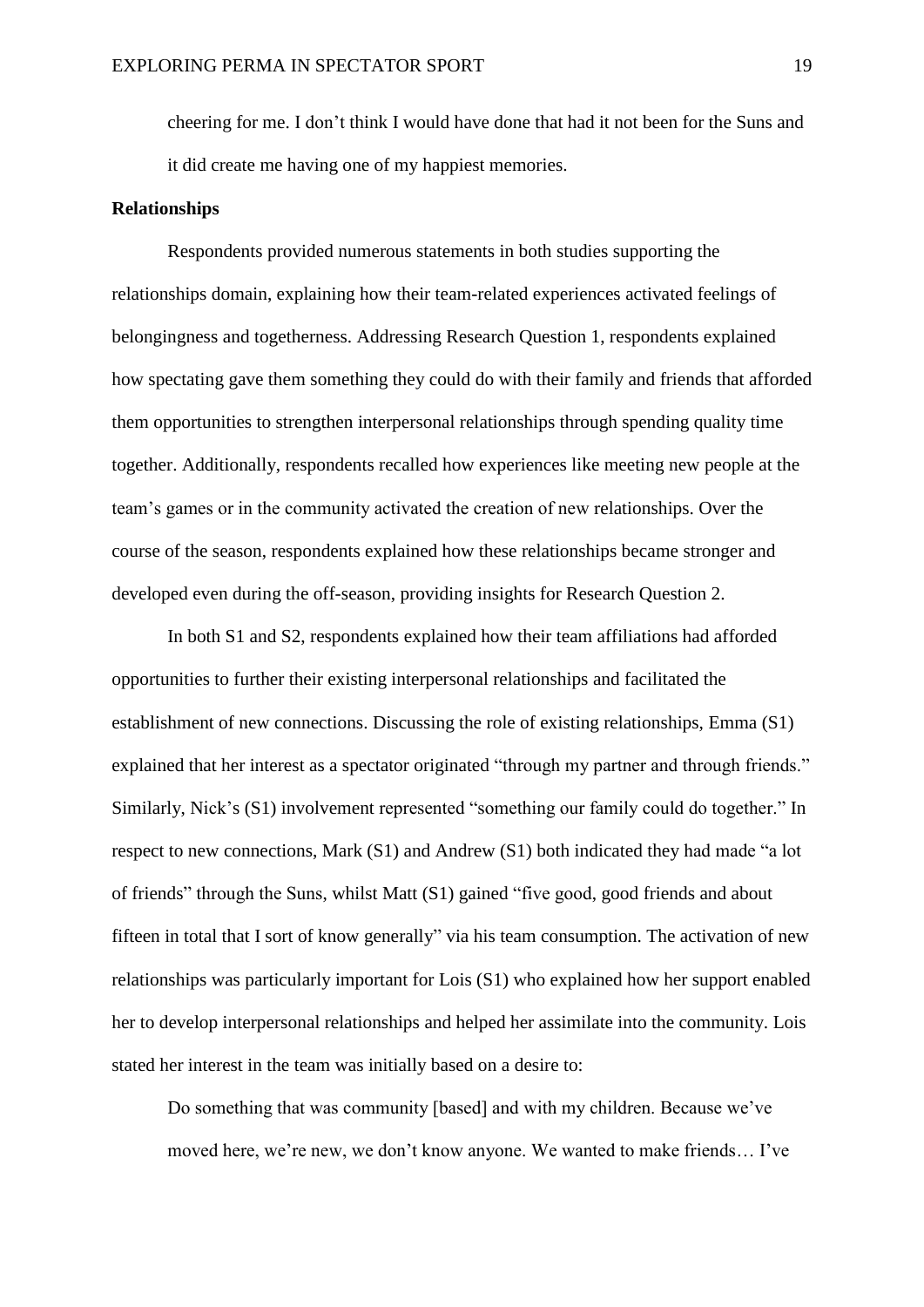made heaps [of friends] and I've never had that happen ever so because of that as well it's made me feel that the Gold Coast is home.

The interviewees provided further evidence of the relationships domain during Study 2. Lois (S2) was able to articulate how her "Suns family" had expanded to ten people. These individuals now helped Lois with babysitting, stayed in her home, and sent her Mother's Day cards, illustrating the strength of these bonds. Elsewhere, support of relationship activation emerged from interviews with individuals who did not provide evidence of the relationships domain in Study 1. Tamara (S2) stated she had "made a lot of friendships and very good friendships" from a mutual team interest in the latter half of the season explaining:

When we saw you last, I'm pretty sure we said 'no we wouldn't socialise with people outside' but we do now socialise. There's a group of 12 of us [who have] booked a Christmas dinner that we'll go to so, yes, that's probably the biggest benefit out of it. We've met some really nice people.

Similarly, Graham (S2) described establishing relationships with "probably a dozen" new friends who he socialised with and helped with business dealings. Graham described how relationships were activated through his team support stating his experiences spectating: "certainly opened doors to meeting good people and having relationships."

Other individuals discussed how their relationships helped to make them feel a sense of belonging with the broader community. Mark (S2) explained that his attendance at games as well as his activity on the team's social media pages led to the establishment of many relationships, which represented "something that made me feel more connected to the Gold Coast and the community… It's through the Suns I have met the locals" Nick (S2) shared a similar perspective and explained how the desire to experience togetherness influenced his family's decision to move to the region. Nick explained: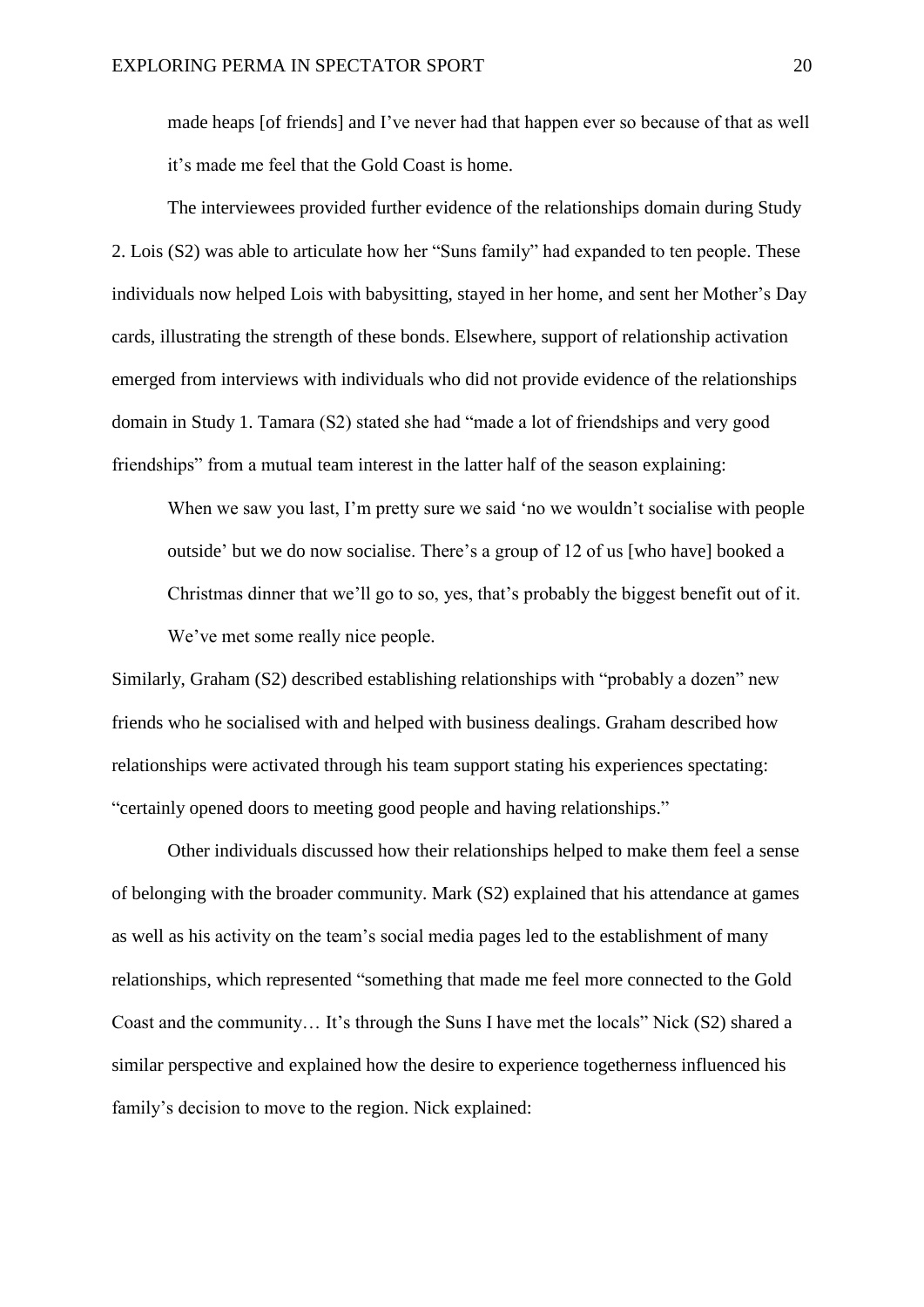The reason why we joined the Suns was [to find] something that we could do as a family together. It was new, it was one of the reasons why we moved to the Gold Coast because where we were living was where I grew up and not where my wife grew up and our friends were my friends so it was a kind of a bit of a fresh start and the Suns were part of that.

## **Meaning**

Respondents explained how meaning was activated as supporting the team helped them feel like part of something larger than themselves. Providing insights for Research Question 1, specific experiences that fostered a sense of meaning included supporting the hometown team, having lunch with the team's coach and CEO, receiving a tour of the stadium, being interviewed at the team's games, providing feedback on marketing decisions, and being included on supporter photographs displayed inside the team's home stadium. These experiences activated a sense of team ownership as well as a sense that the individual's support of the team served a purpose larger than their self. This sense of service and feelings of ownership did not markedly vary from the in-season to the off-season, informing Research Question 2. Peter (S1) explained how his support provided a sense of ownership stating:

The main thing is that basically you feel like you're a part of them. You really do. Living on the Coast not being down here for long, I suppose you want to really put your roots in somewhere as well. We've moved a few times [and] now where we are, doing what we do now, we sort of feel still a little bit transient. But, to me that was one thing that would sort of cement me to the Gold Coast. It made me feel like 'Okay, I've got something of ownership on the Gold Coast, and that's the Suns.'

Further evidence emerged from responses gathered during Study 2. Ken (S2) described how his experiences of meeting the coach and CEO and taking a stadium tour made him feel he was "a part of the family, a part of the actual fandom." On another note, Steven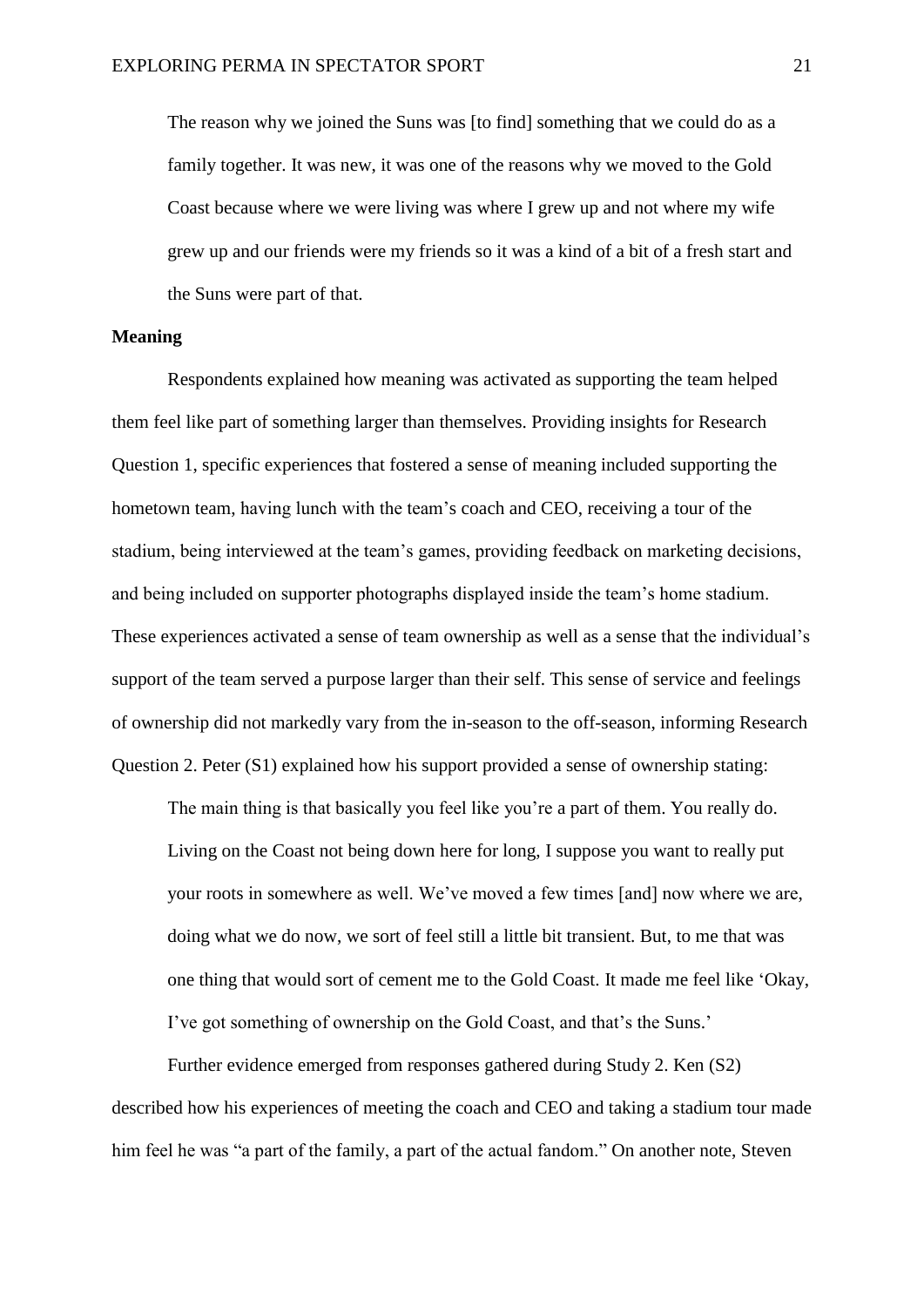(S2) recalled how he felt after being invited onto the field by the team following a victory for a commemorative photograph. For Steven, being in the photograph with other fans and the players made him "feel [like] part of the team." Peter (S2) held a belief that as a member, he was a part of the organisation itself, stating "if you are a member you are part of the club. If you put your time or your resources into anything, you just become part of it." Peter best summarised these feelings with the following passage:

You do feel like you own it because you do. I own the seat in this place; I own \$548 worth of the Suns. Without me there they're \$548 shorter this year coming and they're not going to be able to do as much as they would probably be able to do otherwise… Everything is a little building block towards making the place what it is. We give our little bit and it all comes together and makes it what it is.

## **Accomplishment**

The final PERMA domain, accomplishment, emerged when individuals spoke of feelings of achievement linked to their spectator experiences. In regards to Research Question 1, respondents explained how feelings that they helped influence the AFL's decision to establish the team, experiencing the team's first game, and witnessing milestone moments activated a sense of accomplishment. In regards to Research Question 2, respondents explained how their involvement in the early stages of the team's development activated feelings of accomplishment when recalling positive team moments.

Mark (S1) derived a sense of purpose through his activities helping the team establish themselves in the region. Mark was involved in getting people to pledge support towards the team prior to their founding as required by the AFL, and continued to help promote the team after their creation. He said: "I do a lot with them, I volunteer for them and I do support them a lot and I've actually signed up a lot of members. I've spread the word pretty well… I have tried to help the club in every way." Peter (S1) also spoke about his involvement in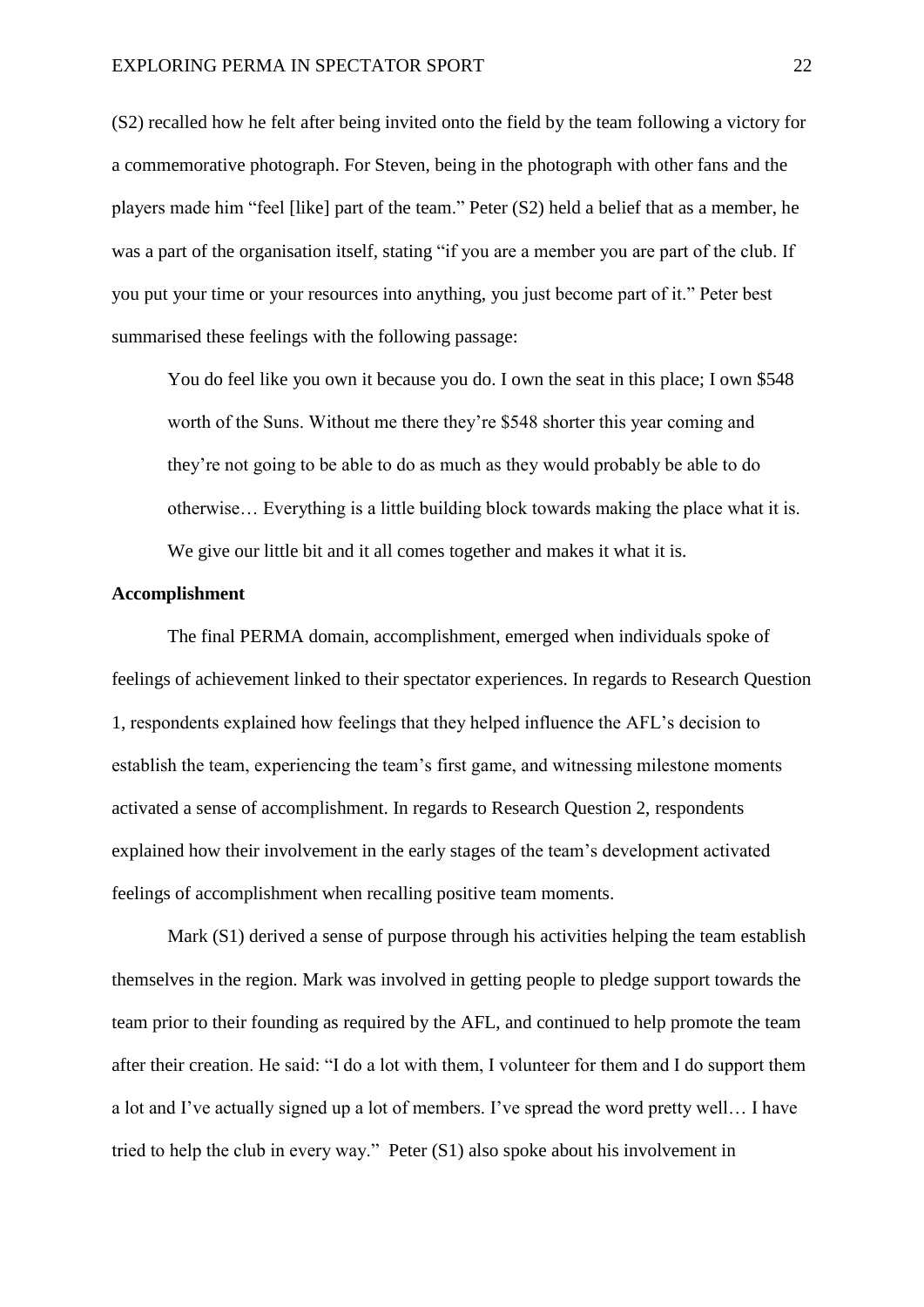supporting the team before they were granted a licence to compete in the AFL, and how he felt like he played a role in ensuring the team was successful. Commenting on how he personally helped the team via signing up and in spruiking the team to others, Peter stated:

We needed the support and needed like ten thousand to twenty thousand [supporters] and we ended up with about forty thousand people that were keen to get on board…I think that was, you know for me, signing up, signing up was the beginning; it was right towards the beginning that I signed up you know I just felt like 'yep'. That was probably the key thing for me was pretty much just getting on that computer and signing up and saying 'yep, I'm a member' you know 'I want to do this.'

Interviewees provided evidence of accomplishment during Study 2, recalling how the team's relatively successful end to the 2012 season was something they could share. Importantly, here, respondents commented on how results and good crowds made them feel like their efforts in helping promote the team were paying off. For Lois (S2), experiencing the team's first home win provided a memorable highlight from which she derived a feeling of accomplishment. Lois remarked that the victory was "obviously special because it was the first at home… That's what you're there for I guess, to see that happen." For Mark, the team's on-field achievements and growing crowds were personally relevant as it made him feel like he had served a purpose in establishing the team. Mark again referred to his involvement helping the team in their initial stage stating:

I was there when they were first trying to get 10,000 members and building Metricon [Stadium]… On game days, I handed stuff out, handed out membership things, spread the word a lot basically to everyone I knew. I got my friends signed up so I did a lot for building the membership in the first two years… I wanted football here and I didn't want it to fail, I was living here and I think the city needed it to be honest. I wanted it to be here and I thought it was important if I didn't help and other people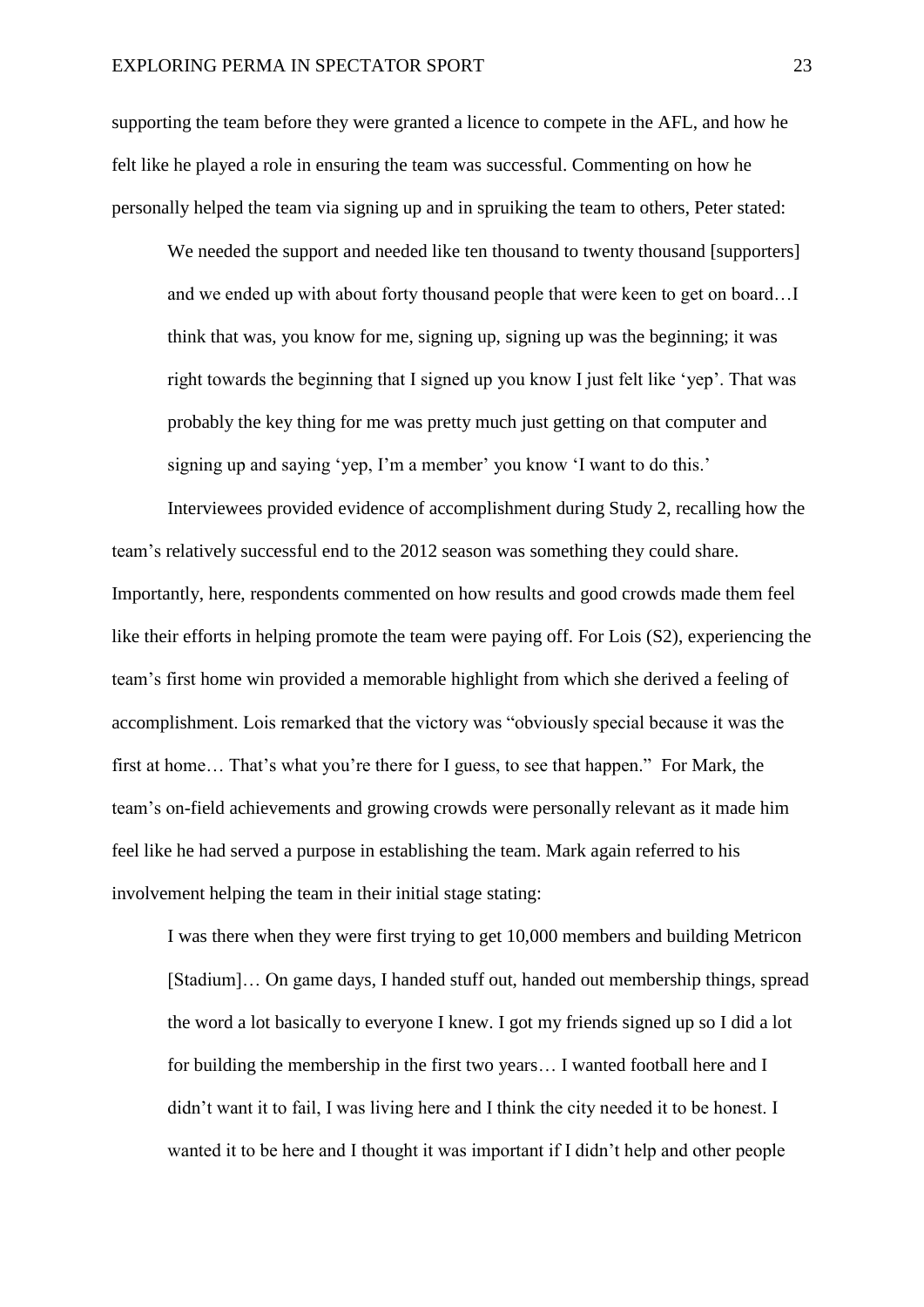didn't help then it was the difference between a few thousand memberships and that's the difference between them being successful, or even being able to start up.

# **Discussion**

In the current research, we explored the applicability of PERMA to the spectator context and, subsequently, provided insights into the specific spectator experiences that can help an individual pursue well-being. This contributes knowledge towards an emergent area of research concerned with the health and wellness implications of sport spectatorship (Inoue et al., 2015), and supports propositions made in spectator-based literature advancing PERMA as a valuable framework for understanding the specific factors which contribute to positive life states and flow (Wann, 2006c; Wann et al., 2003). Our findings highlight how four of the five PERMA domains were activated by specific sport spectator experiences, which supports prior evidence that sport consumption can enable individuals to achieve positive well-being and flourish (e.g., Seligman, 2011). Evidence for the activation of the positive emotions, relationships, meaning, and accomplishment domains emerged both during the season, and in the off-season. The degree to which each of these domains emerged varied, which aligns with research on sport participants (Filo & Coghlan, in press). Table 1 summarises the experiences leading to the activation of each relevant PERMA domain, and outlines the experiences that activated each domain between the in-season and off-season contexts.

#### ==============INSERT TABLE 1 ABOUT HERE=================

Our findings show that a range of team-related experiences during the season and in the off-season activated positive emotions, relationships, meaning, and accomplishment. These experiences related to attending games and other contexts at home or in the community. In respect to Study 1, positive emotions were activated through a variety of team-related experiences such as witnessing encouraging team performances and victories,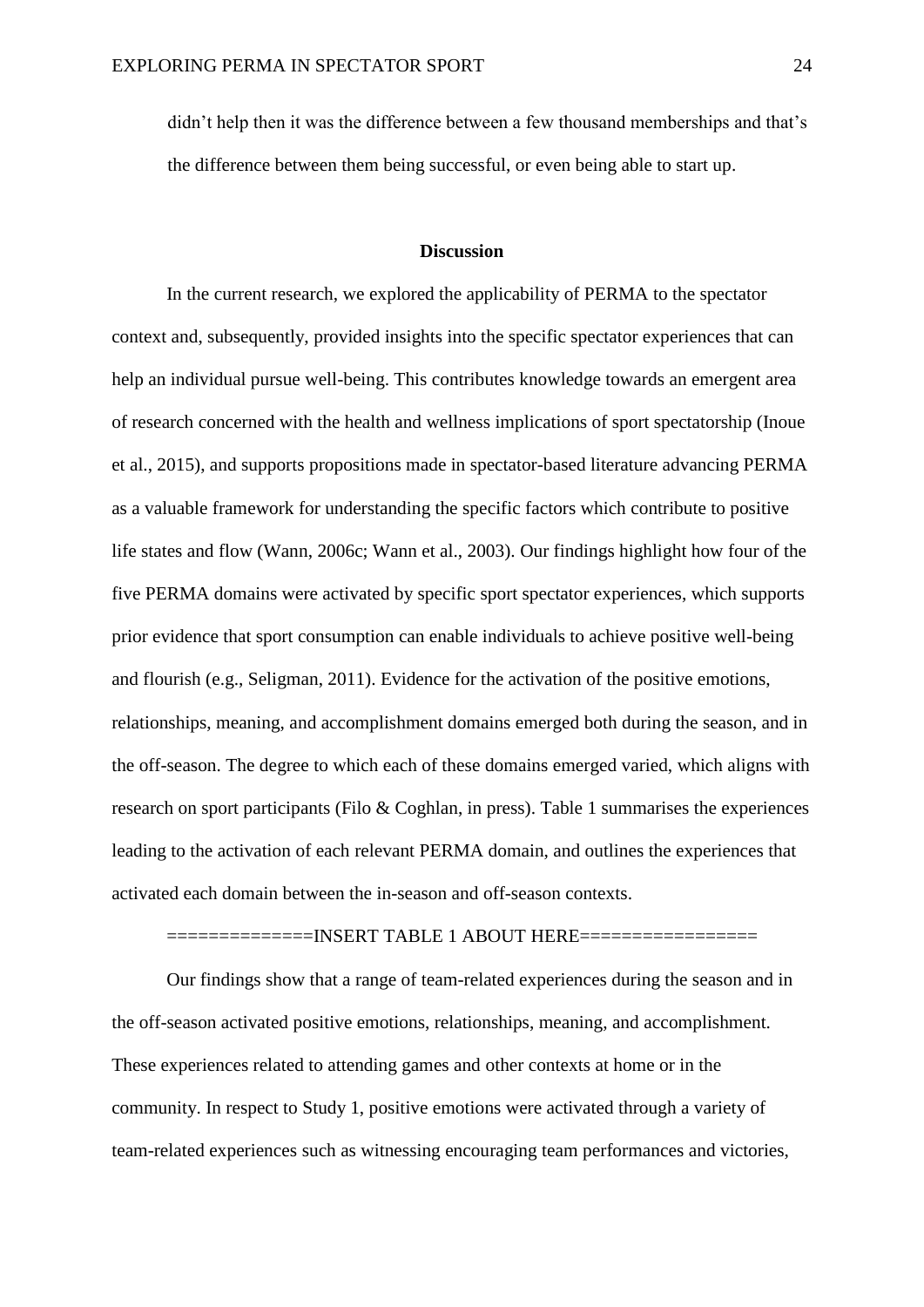receiving correspondence from the team, and participating in halftime events. Respondents associated positive emotions such as pleasure and happiness with their past and present team experiences and outlined how emotions like optimism related to their thoughts of the future. In respect to how such activation varied during the season and in the off-season, we found that the team's involvement with community initiatives assumed greater importance and activated positive emotions during the off-season. Collectively, these results identify a broad range of spectator experiences that contributed towards the individual's hedonic state, which represents an important determinant of sport consumer behaviour (Doyle et al., 2013; Funk & James, 2001, 2006) and satisfaction (Harrolle et al., 2010; Madrigal, 1995; Trail et al., 2000, 2005; Trail, et al., 2003). The results corroborate, and extend, research in the participatory sport context (Coghlan & Filo, 2013; Filo & Coghlan, in press) showing how sport consumption can activate feelings of pleasure and optimism for the future, helping individuals to pursue well-being (Powlowski et al., 2014; Seligman, 2011).

Alongside positive emotions, relationships were the most prominently discussed PERMA domain across both studies, supporting research on the social-psychological benefits of sport consumption (Wann, 2006c; Wann & Weaver, 2009). Respondents explained how interactions with others at games and in the community enabled them to develop existing, and create new, interpersonal connections. Our observations of the new relationships continuing to evolve in the off-season and permeating into broader areas of life (e.g., business and family) supports the notion that relationships provide enduring benefits (Wann, 2006c) and highlights the significance of relationships as a well-being domain (Seligman, 2011). The importance of building relationships with others has been reported extensively in participatory settings (Coghlan & Filo, 2013) as well as in spectator research demonstrating how sport entities can act as a social catalyst facilitating the development of connections with specific communities and likeminded individuals (Gibson et al., 2002; Harrolle, et al., 2010;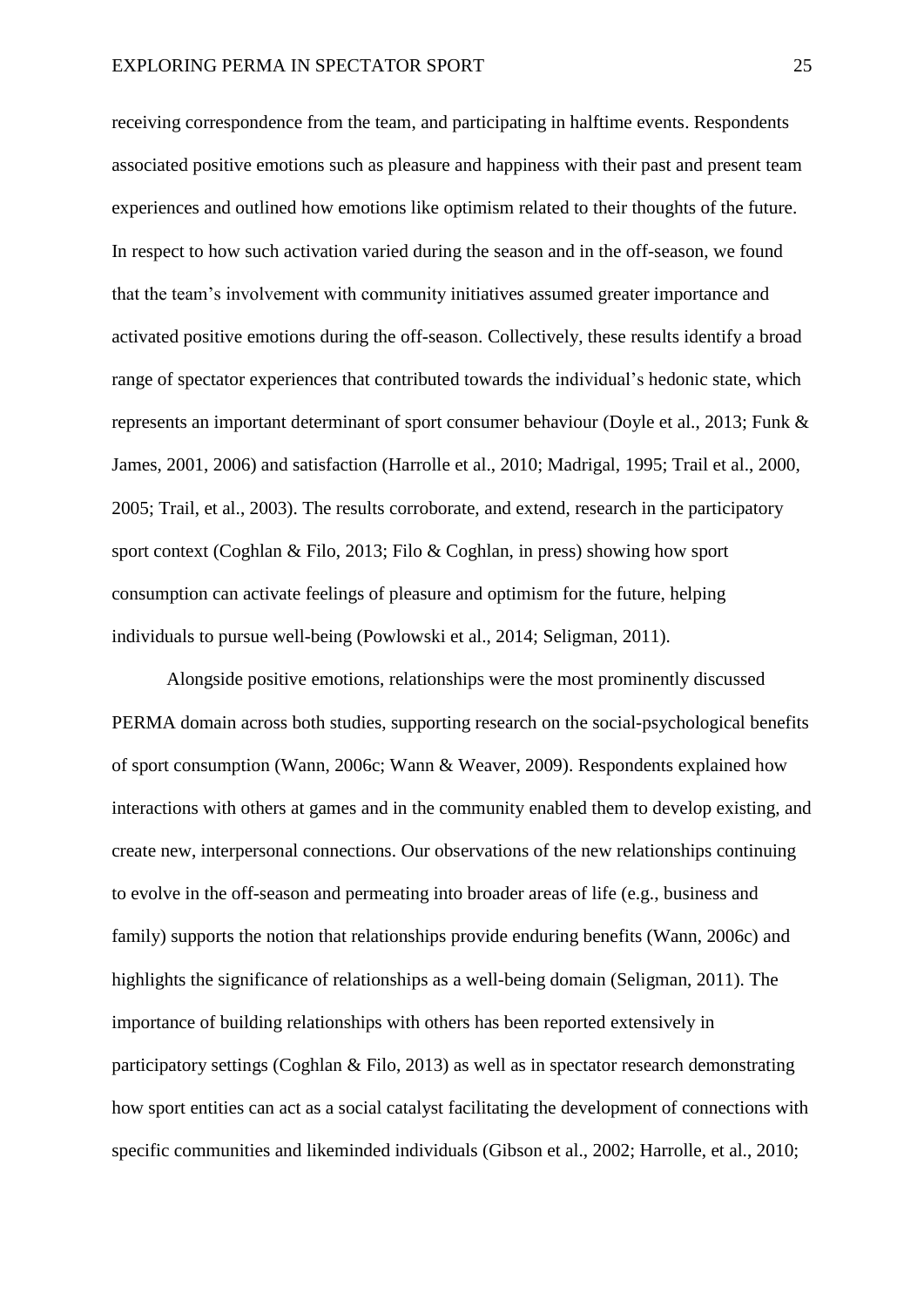Heere, James, Yoshida, & Scremin, 2011; Inoue & Havard, 2014; Katz & Heere, 2013; Lock & Funk, in press; Trail et al., 2000, 2005; Trail et al., 2003; Wann & Weaver, 2009). Perhaps most importantly, the results support Wann's (2006c) TISPH model and provide insights into the specific actions that enhance social interaction and social-psychological health (Wann & Weaver, 2009). The activation of relationships in this research supports the TISPH as a prominent framework for future work on the link between sport consumption and well-being.

The meaning domain emerged in instances where spectators felt a sense of team ownership and thus, felt that their experiences gave them a sense of purpose. Respondents described how they derived meaning from: simply being a member, direct experiences with team personnel, contributing financially, and through the team's representation of a specific geographic location. Respondents also noted how the team interacted favourably with external communities, such as the Gold Coast region, that provided meaning in the individual's life (Heere & James, 2007; Heere et al., 2011). Our findings indicated that meaning continued to be activated in the off-season and how personal experiences played a key role here. These results showed the importance of including the consumer in the decision-making process through a variety of actions that solicit investment (e.g., Dwyer, Mudrick, Greenhalgh, LeCrom, & Drayer, 2015). We extend this research by highlighting a range of activities which enabled fans to co-create and experience a sense of ownership from their team support (Yoshida et al., 2014).

Our sample of spectators explained how their team support helped them to experience accomplishment, when they sensed they had a role in assisting the team achieve its objectives. Findings illustrated that a sense of accomplishment was derived from actions where individuals perceived that they helped the team become established and when they were present at milestone team moments (e.g., the first game) (Seligman, 2004). In Study 2, interviewees described various experiences through which they derived a sense of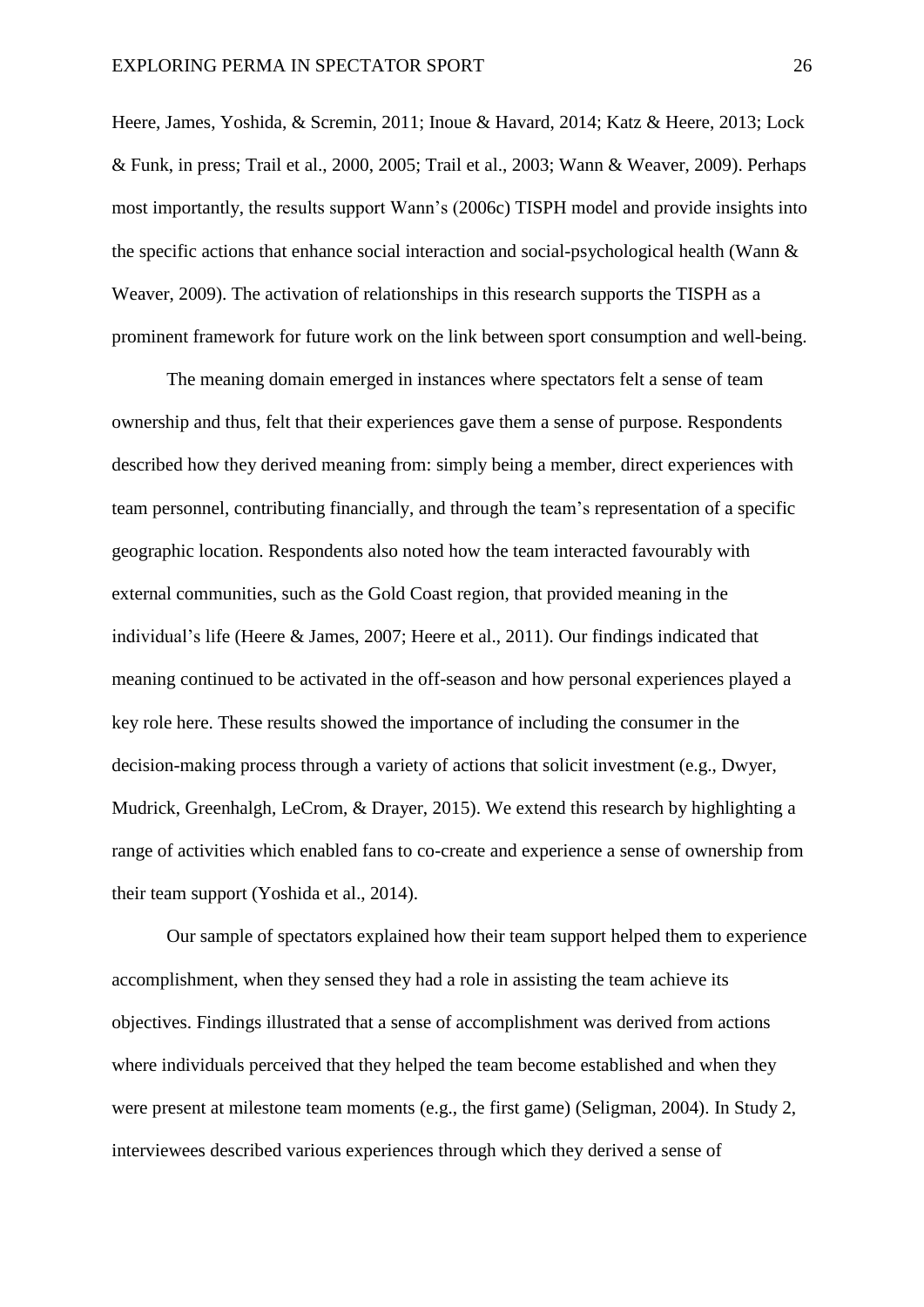achievement from the team's on-field accomplishments (e.g., player performances and wins), despite not playing an active part in the successes (Cialdini et al., 1976; Wann & Branscombe, 1990). This sense of accomplishment was most prevalent amongst the team's longest serving consumers, outlining the role of status passage in feelings of accomplishment from sport spectating (Crawford, 2003; Gibson et al., 2002). Thus, it appears that consumers not only extract self-esteem benefits from their support (e.g., Cialdini et al., 1976; Wann & Branscombe, 1990), but that achievement can impact well-being, leading to more long term impacts on the individual's life quality and satisfaction.

Evidence of the engagement domain did not emerge in either study. This may be due to three main reasons. First, engagement may not have emerged in our research as it was not experienced or was too difficult for our sample of spectators to recall. Filo and Coghlan (in press) found engagement was the least salient PERMA dimension to emerge in their research on charity sport event participants. As engagement represents absorption and immersion in an active pursuit (Csikszentmihalyi, 2013), it is perhaps unsurprising that participants, who are actively involved in the event taking place, are better able to recall experiencing flow than spectators who are more passive in their consumption. The second reason could be the specific questions that we asked surrounding engagement were inadequately constructed or that respondents did not clearly understand them. Engagement is difficult to capture in reflective research and using real-time research tools may better capture instances of spectators being absorbed and immersed in their experiences (e.g., Buckley, 2015; Hoeber & Kerwin, 2013). Finally, it is possible that engagement, as per the PERMA framework, may not emerge in the spectator context. The physical and mental challenges associated with participatory sport (e.g., running a marathon) lend themselves to absorption in the activity and are more salient than in the spectator context. Thus, the spectator context would appear to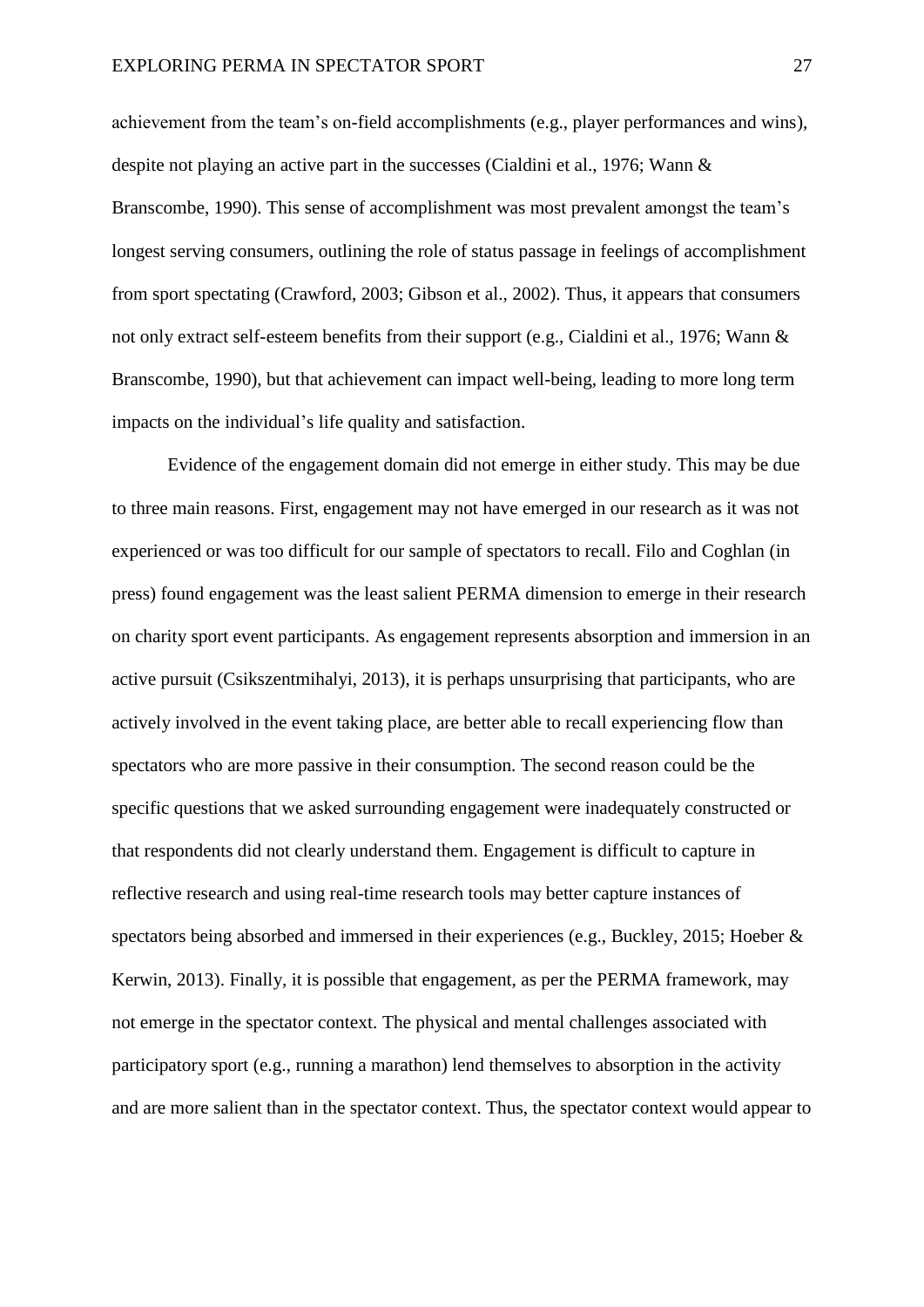present less of a mental and physical challenge, which may explain our lack of support for engagement within the PERMA framework (Csikszentmihalyi, 1997, 2013).

## **Managerial Implications**

Results forward PERMA as an appropriate overarching framework that can be used by sport organisations to coordinate engaging and meaningful spectator activities. Actions targeted towards the PERMA domains may augment and enrich the spectator experience during the regular season and in the off-season in a number of ways. To highlight the relationships fostered through team-related experiences, initiatives to help spectators establish new and develop existing connections should be prioritised. Providing discounted group tickets and incentivising individuals who refer others to become season-ticket holders (e.g., with exclusive team merchandise and stadium tours) may be effective in this regard. Sport managers can also foster the relationships domain by augmenting the stadium and the gameday experience. Stadiums should be designed so that individuals can move freely around them and meet new people, and contain communal areas that spectators can utilise before, during, and after games. For instance, initiatives such as the Pepsi Fan Deck implemented at Levi's Stadium can be replicated and extended to create a social space for fans to mix, gather, and network. Reserving a specific section of the stadium for individuals who are single and / or new to a community and wish to meet new people would also effectively activate the relationships domain. During natural game breaks (e.g., half-time), teams should encourage spectators to leave their seats and to engage in group tasks (e.g., trivia or physical challenges) in these areas. These initiatives would deliver additional pleasurable experiences, help the attendees establish and develop relationships with each other, and reduce the disruption to their game day experience, also potentially improving their sense of flow.

Sport organisations should also design initiatives around PERMA during the offseason. Examples include developing television ads which highlight the fun and communal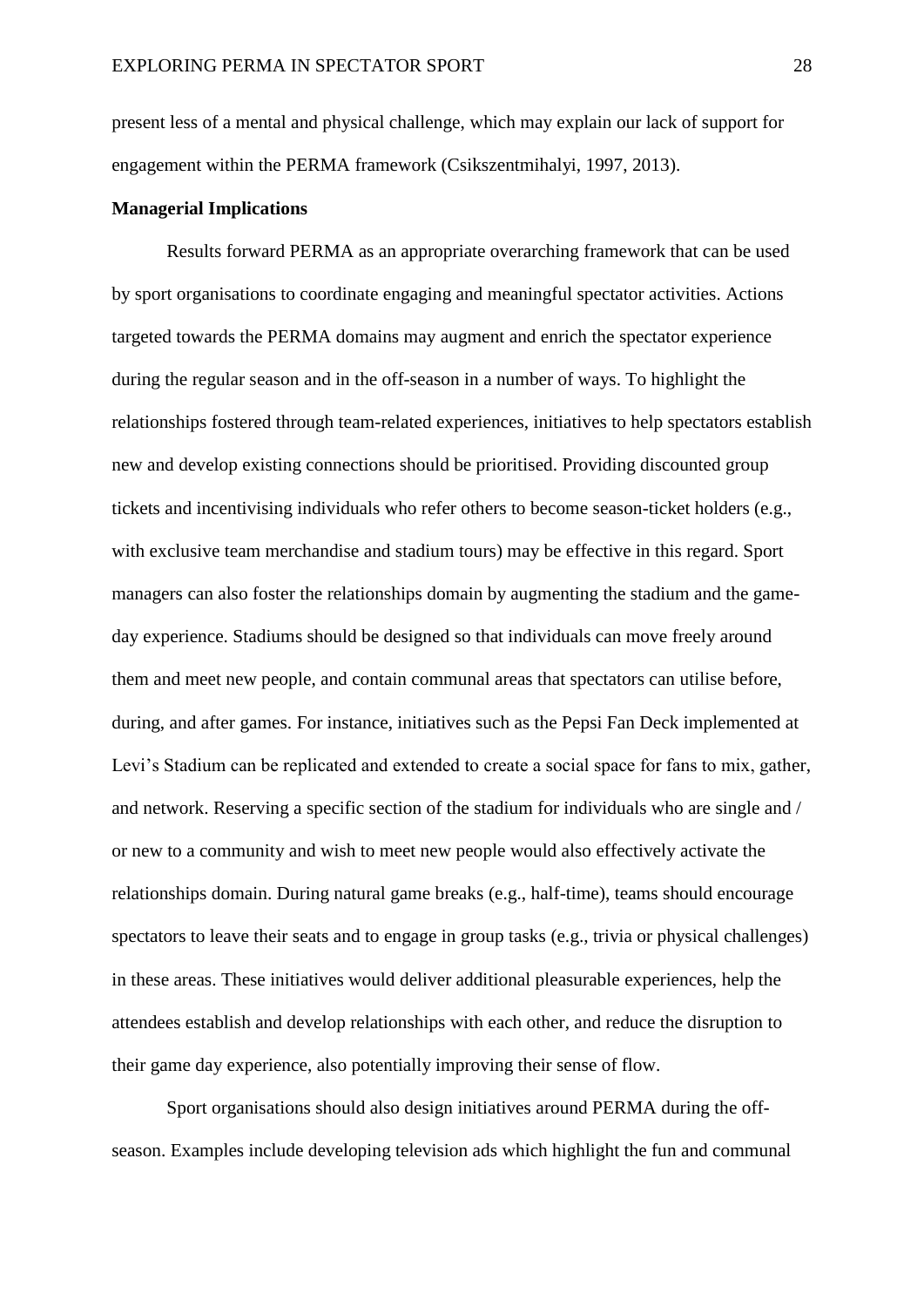benefits associated with spectating, hosting meet and greet events at official team venues (e.g., free movies at the stadium during the off-season), running social days where fans can meet players and other fans at community locations, and coordinating special deals for fans to attend community and charity events. These initiatives would extend the opportunities for fans to connect with each other and provide additional ways to express support during this period. Focusing on building fan communities who interact at charity based events and support community causes will also be effective in helping foster a sense of belonging to the broader community (e.g., Elling et al., 2014), thus leveraging the meaning domain. It is also likely that aligning the sport organisation with community causes and enabling fans to support these causes may also empower the spectator and demonstrate that their team support impacts positively on others, activating a sense of accomplishment.

Sport organisations can also use this information to activate the PERMA domains using technology, both during and in the off-season. To foster a sense of accomplishment, technology can be leveraged to reward spectators for attending regularly and used to invite these individuals to celebrate with the players in the locker room after wins. Innovative social media programs which provide special offers for supporters that complete tasks in groups (e.g., team-related Instagram photo challenges) may also be effective in fostering relationships and serve to activate a sense of accomplishment and engagement with the task at hand. Ensuring that supporters are consulted over important team decisions, such as branding changes, is likely to foster a sense of meaning and can be executed using social media and mobile applications. Developing team-specific applications that can be downloaded by fans should also be encouraged and used as a means to connect fans with one another, increase their knowledge about the team, provide their opinions on team-related issues, and to complete team-related competitions, challenges, and games. Further development of the interaction with fans could facilitate increased positive emotions, an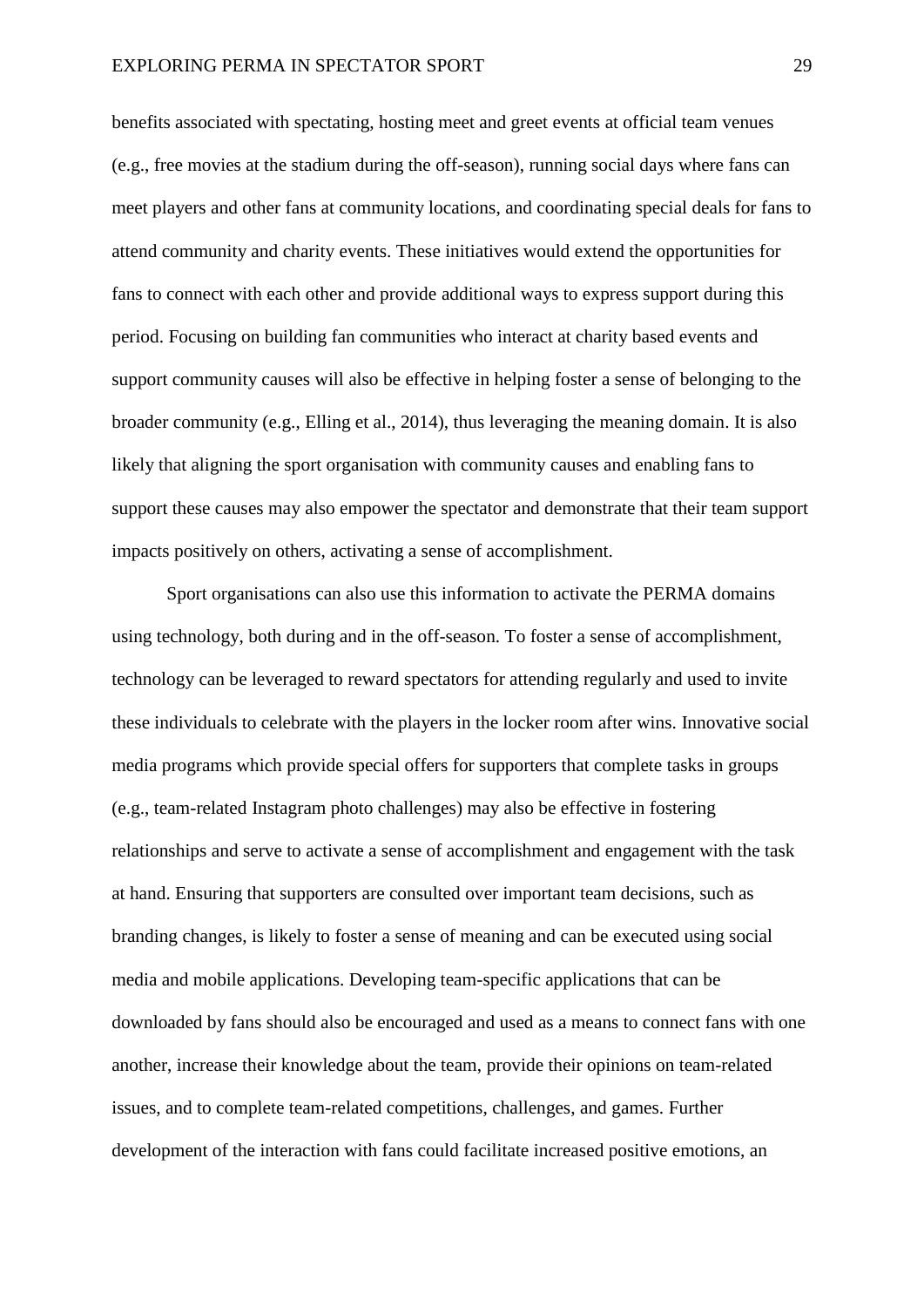improved sense of engagement, strengthened relationships, deeper meaning and an improved sense of accomplishment of activities.

## **Limitations and Future Research**

Future research should build on our preliminary findings using quantitative methods to empirically examine the PERMA domains. One specific need is to develop a sound measurement tool that captures the PERMA domains. Scale development work would enable the PERMA domains to be modelled as antecedents to well-being indicators established in the literature. Such efforts would enable statistical tests to empirically examine the theoretical link between PERMA and Wann's (2006c) TISPH model, furthering this area of research. Additionally, scale development of this type would also allow researchers to determine the influence of the PERMA domains on other attitudinal variables such as loyalty and commitment, potentially providing a raft of theoretical and managerial contributions.

To build on our research, additional qualitative enquiries are encouraged to use autoethnographic and self-ethnographic methods to limit sources of subjectivity involved in reflective qualitative research (Buckley, 2015; Coghlan & Filo, 2013; Hoeber & Kerwin, 2013). Using these designs may help to provide better distinction between the domains, and could potentially capture evidence of the engagement domain as individuals can be studied whilst they are absorbed and immersed in the contest. This type of research would be well positioned to help determine if engagement did not emerge here due to our sample, the construction of our questioning, or the applicability of the domain in the spectator context. Conducting workshops with professional sport teams may also be useful in determining the extent they consider PERMA, and to determine if and how they may currently attempt to improve domains of well-being.

Finally, future attempts should build upon the convenience sampling approach adopted in this investigation. Although convenience sampling is appropriate in exploratory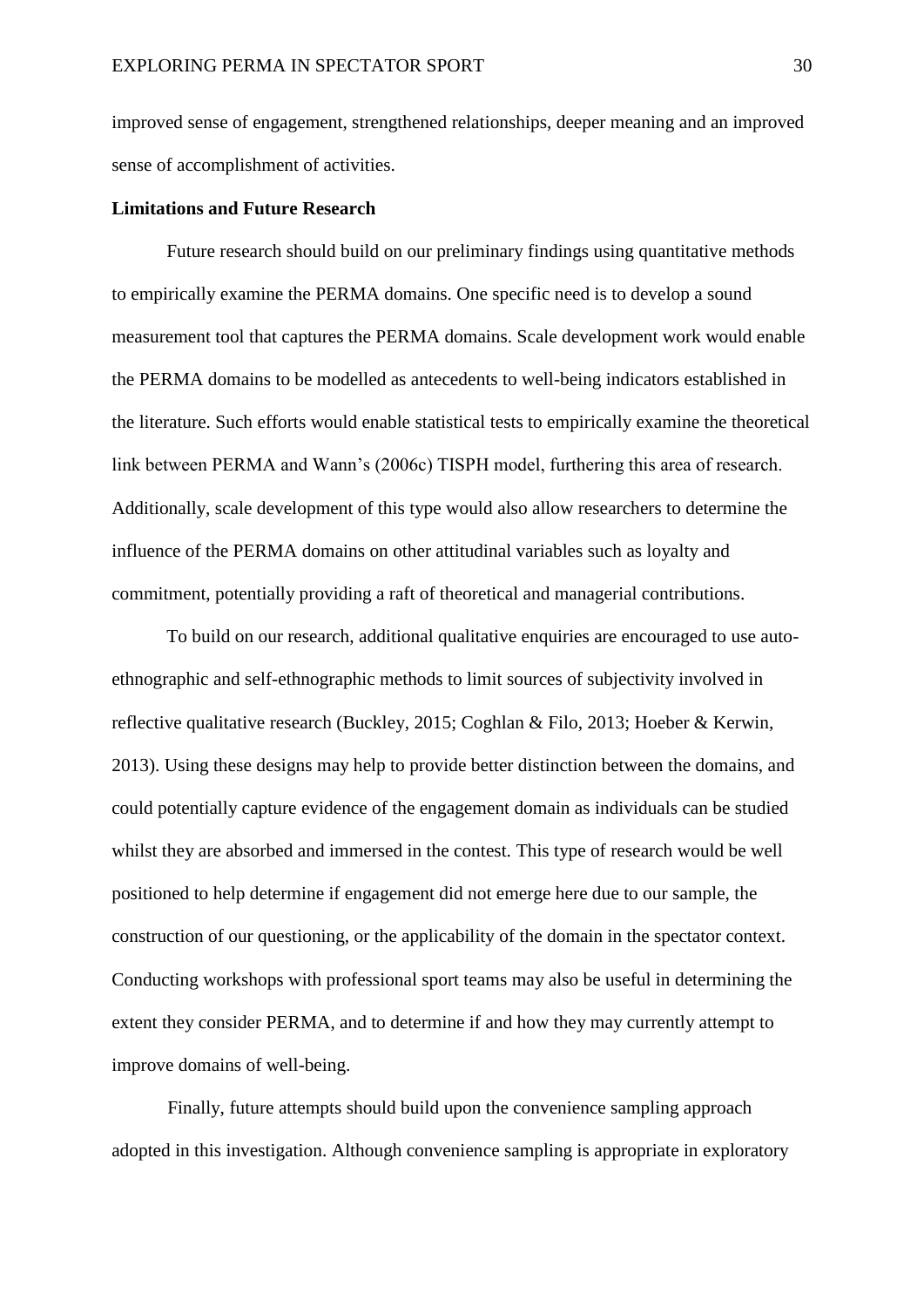contexts and has been used in participatory research (e.g., Filo & Coghlan, in press), future research should seek to employ more rigorous recruitment processes which carefully select and track a sample of interest over time to build on this research and enhance its generalisability (e.g., Inoue et al., 2015). Similarly, future research should consider examining PERMA activation within dissimilar segments of sport consumers. One area would be to examine PERMA activation differences of those who are league, rather than team consumers (e.g., Kunkel, Funk & Hill, 2013; Kunkel, Funk, & King, 2013). Mixedmethods research categorising individuals with differing involvement levels (e.g., Doyle et al., 2013) complemented by qualitative research should prove effective in determining how PERMA domains are activated across diverse spectator cohorts. For purposes of increased generalisability, further research in this area should also seek to compare consumers of a range of teams building upon the single team approach used here.

## **Conclusion**

This research provided a preliminary investigation of PERMA activation through sport fandom, uncovering how four of the five PERMA domains of well-being are activated by sport spectator experiences. Findings highlighted a range of experiences surrounding the team and the broader sport organisation influenced PERMA, with evidence demonstrating activation of positive emotions and relationships in particular. The multi-study panel research approach used here revealed that PERMA domains can be activated during the season and in the off-season, providing insights into how sport organisations can influence well-being yearround. The findings provide direction for existing well-being research and outline how an individual-level focus adopted by sport managers may benefit fans and the organisation. Finally, the results provide an impetus for further research which aims to understand the relationship between sport fandom and human happiness and flourishing. We hope that this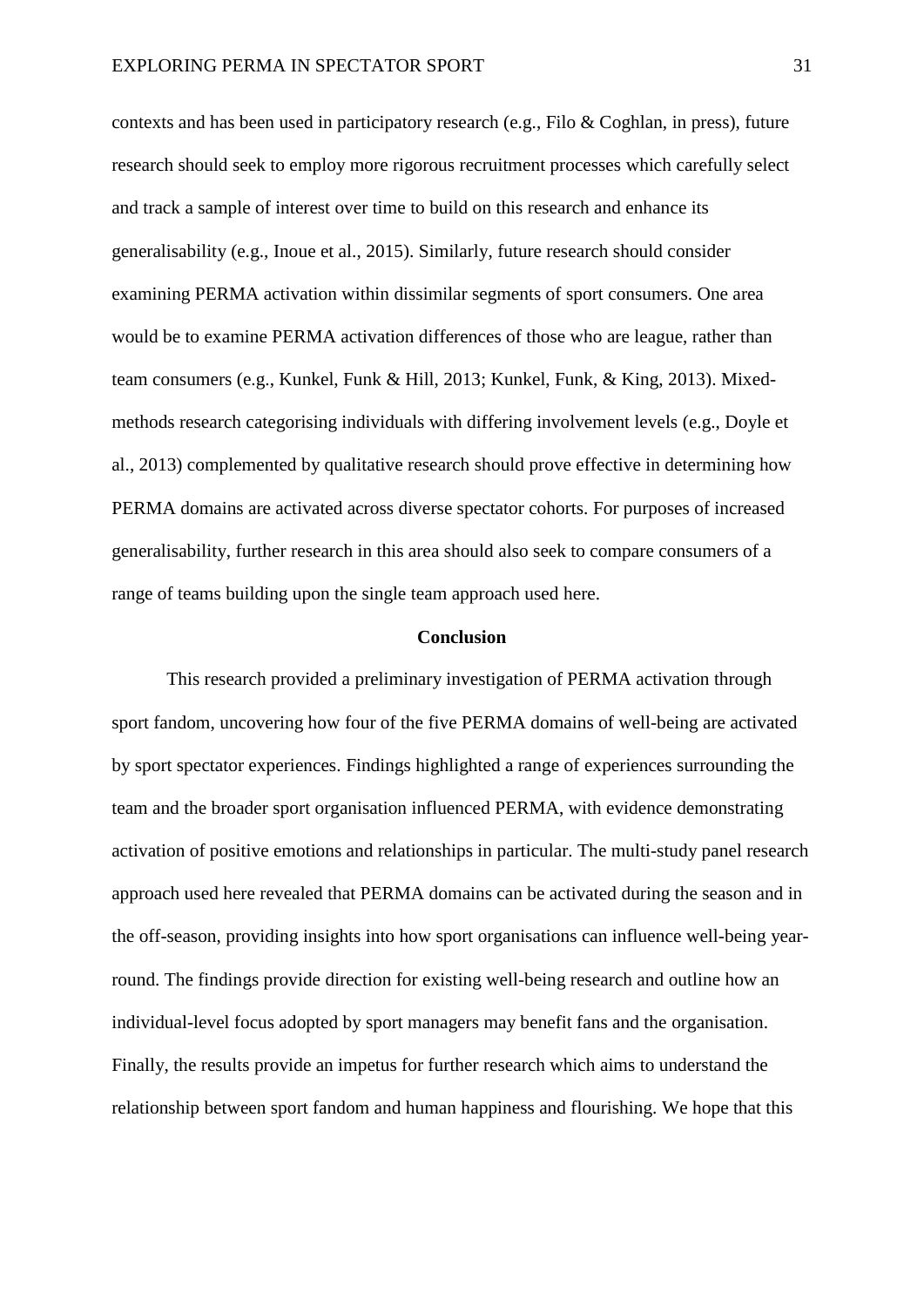research encourages future attempts to integrate a positive psychological perspective into the sport literature, and the sport spectator domain in particular.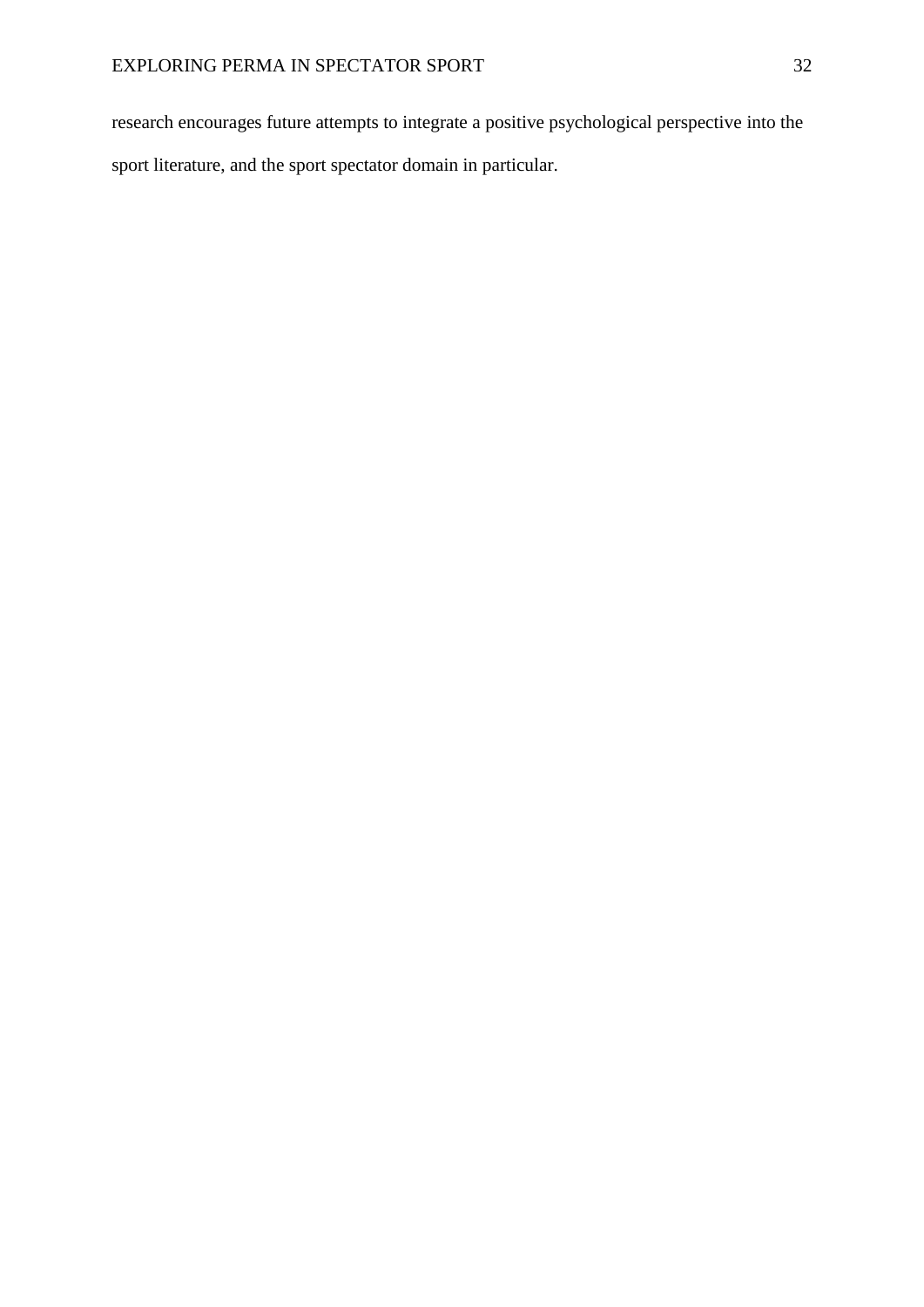#### **References**

- Andrews-Hanna, J. R. (2012). The brain's default network and its adaptive role in internal mentation. *The Neuroscientist, 18*, 251-270.
- Atance, C. M., & O'Neill, D. K. (2005). The emergence of episodic future thinking in humans. *Learning and Motivation, 36*, 126-144.
- Babbie, E. (2010). *The practice of social research* (12th ed.). California, USA: Wadsworth, Cengage Learning.
- Brajsa-Zganec, A., Merkas, M., & Sverko, I. (2011). Quality of life and leisure activities: How do leisure activities contribute to subjective well-being? *Social Indicators Research*, *102*, 81-91.
- Branscombe, N. R., & Wann, D. L. (1991). The positive social and self-concept consequences of sports team identification. *Journal of Sport and Social Issues, 15*, 115- 127.
- Brodie, R. J., Hollebeek, L. D., Juric, B., & Ilic, A. (2011). Customer engagement: conceptual domain, fundamental propositions, and implications for research. *Journal of Service Research, 14,* 252-271.
- Bryman, A. (2012). *Social research methods* (4th ed.). New York: Oxford Press.
- Buckley, R. (2015). Autoethnography helps analyse emotions. *Frontiers in Psychology, 6,*1- 3.
- Cialdini, R. B., Borden, R. J., Thorne, A., Walker, M. R., Freeman, S., & Sloan, L. R. (1976). Basking in reflected glory: Three (football) field studies. *Journal of Personality and Social Psychology, 31*, 366-375.
- Coghlan, A. & Filo, K. (2013). Using the Constant Comparison Method and qualitative data to understand participants' experiences at the nexus of tourism, sport and charity events. *Tourism Management*, *35,* 122-131.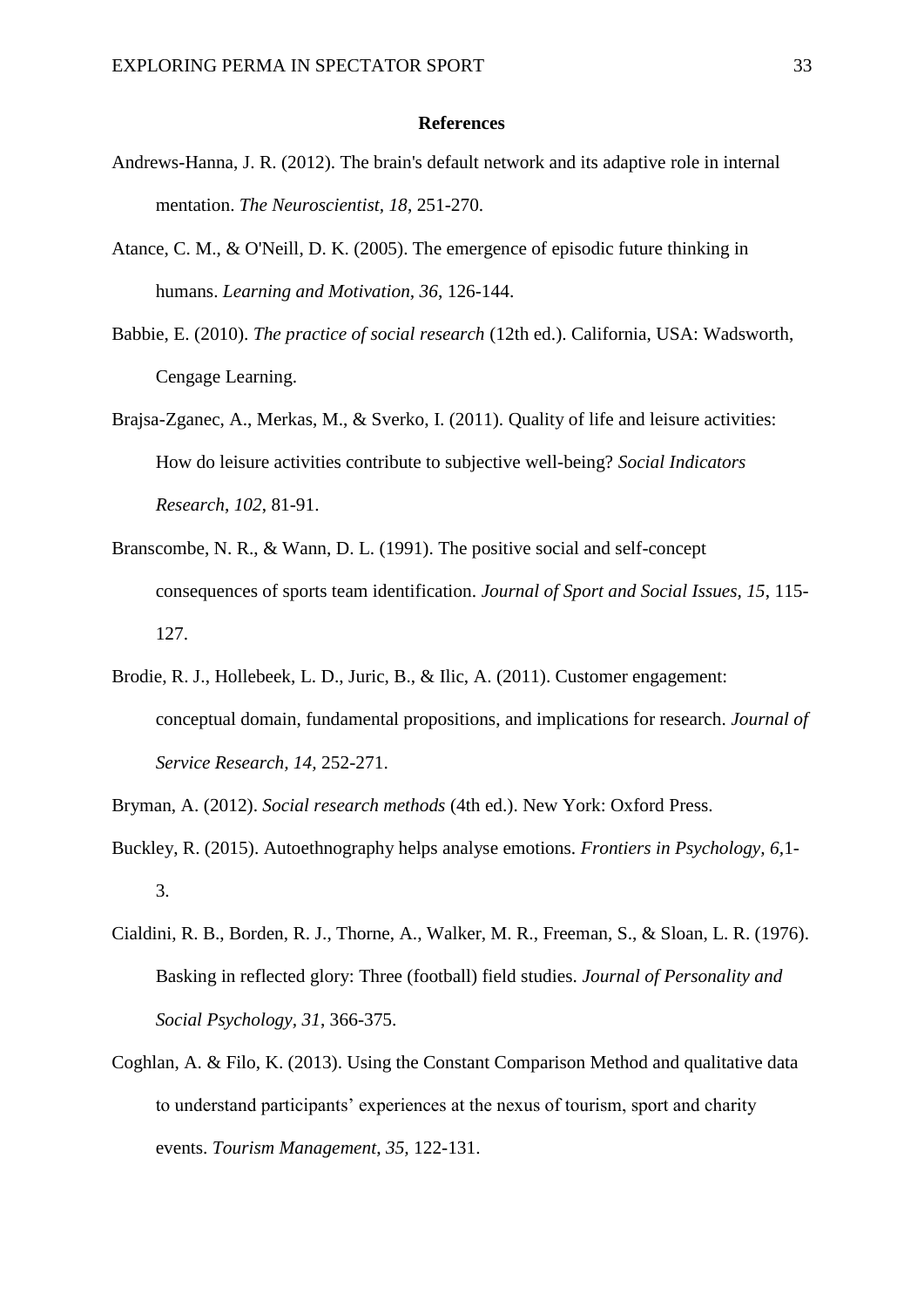- Crawford, G. (2003). The career of the sport supporter: The case of the Manchester Storm. *Sociology, 37*, 219-237.
- Creswell, J. W. (2009). *Research design: Qualitative, quantitative, and mixed methods approaches* (3rd ed.). Thousand Oaks: Sage Publications.
- Csikszentmihalyi, M. (1997). *Finding flow: The psychology of engagement with everyday life.* New York: Basic Books.
- Csikszentmihalyi, M. (2013). *Flow: The psychology of happiness*. Sydney: Random House Australia.
- Diener, E., Wirtz, D., Tov, W., Kim-Prieto, C., Choi, D.W., Oishi, S., & Biswas-Diener, R. (2010). New well-being measures: Short scales to assess flourishing and positive and negative feelings. *Social Indicators Research, 97*, 143-156.
- Doyle, J. P., Kunkel, T., & Funk, D. C. (2013). Sports spectator segmentation: Examining the differing psychological connections amongst spectators of leagues and teams. *International Journal of Sports Marketing and Sponsorship, 14*, 95-111.
- Du, J., Jordan, J. S., & Funk, D. C. (2015). Managing mass sport participation: Adding a personal performance perspective to remodel antecedents and consequences of participant sport event satisfaction. *Journal of Sport Management, 29*, 688-704.
- Dwyer, B., Mudrick, M., Greenhalgh, G. P., LeCrom, C. W., & Drayer, J. (2015). The tie that blinds? Developing and validating a scale to measure emotional attachment to a sport team. *Sport Management Review*, *18,* 570–582.
- Eacott, M. J., & Easton, A. (2012). Remembering the past and thinking about the future: Is it really about time? *Learning and Motivation, 43*, 200-208.
- Elling, A., Van Hilvoorde, I., & Van Den Dool, R. (2014). Creating or awakening national pride through sporting success: A longitudinal study on macro effects in the Netherlands. *International Review for the Sociology of Sport, 49*, 129-151.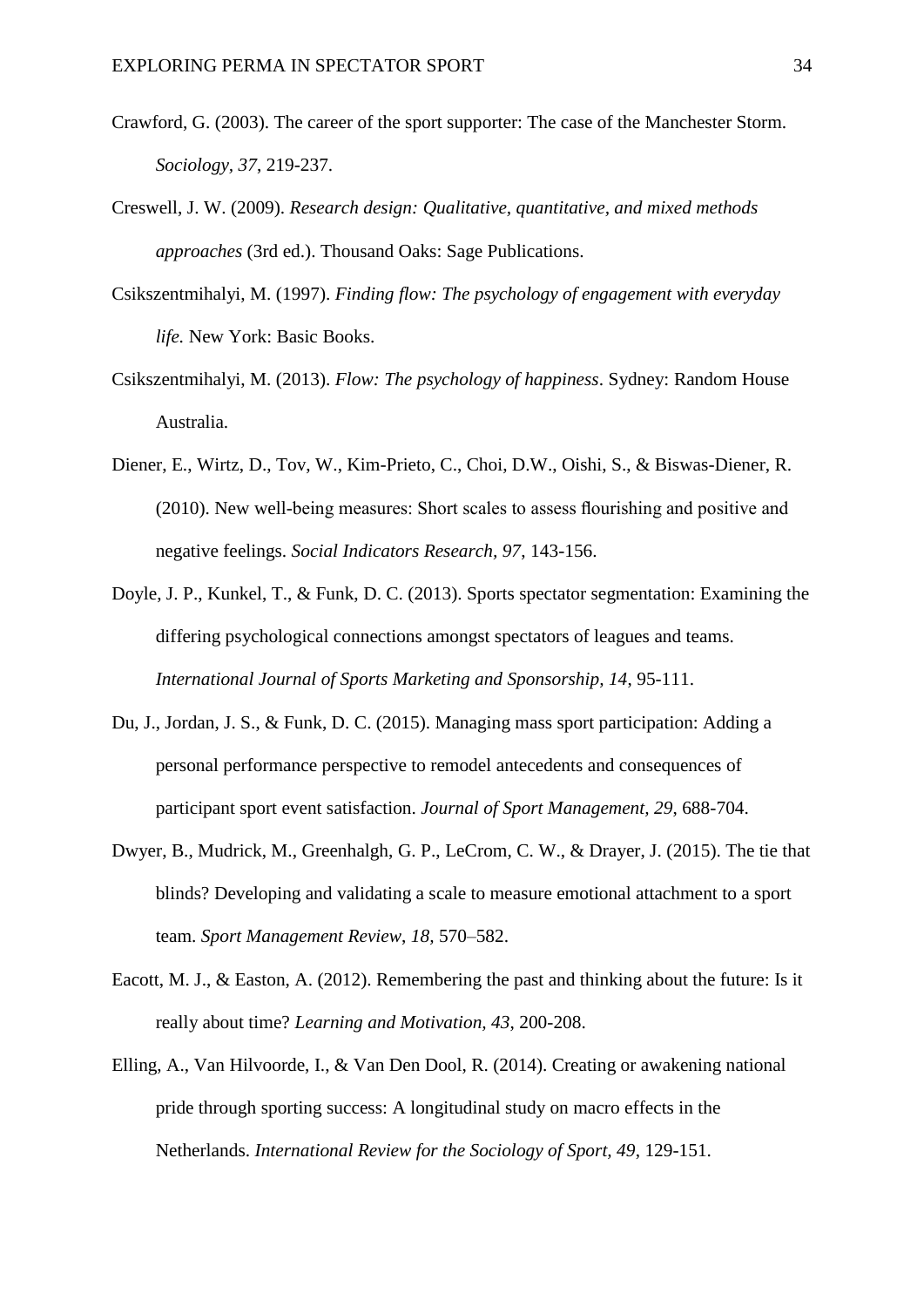- End, C. M., Dietz-Uhler, B., Harrick, E. A., & Jacquemotte, L. (2002). Identifying with winners: A re-examination of sport fans' tendency to BIRG. *Journal of Applied Social Psychology, 32*, 1017-1030.
- Filo, K. & Coghlan, A. (in press). Exploring the positive psychology domains of wellbeing activated through charity sport event experiences. *Event Management.*
- Filo, K., Cuskelly, G., & Wicker, P. (2015). Resource utilisation and power relations of community sport clubs in the aftermath of natural disasters. *Sport Management Review, 18,* 555–569*.*
- Filo, K., Funk, D. C., & O'Brien, D. (2008). It's really not about the bike: Exploring attraction and attachment to the events of the Lance Armstrong Foundation. *Journal of Sport Management, 22*, 501-525.
- Filo, K., Funk, D. C., & O'Brien, D. (2009). The meaning behind attachment: Exploring camaraderie, cause, and competency at a charity sport event. *Journal of Sport Management, 23*, 361-387.
- Fink, J. S., Trail, G. T., & Anderson, D. F. (2002). An examination of team identification: Which motives are most salient to its existence? *International Sports Journal, 6*, 195- 207.
- Forgeard, M. J. C., Jayawickreme, E., Kern, M., & Seligman, M. E. P. (2011). Do the right thing: Measuring wellbeing for public policy. *International Journal of Wellbeing, 1*, 79-106.
- Fredrickson B. L. (1998). What good are positive emotions? *Review of General Psychology*, *2*, 300–319.
- Fredrickson, B. L. (2001). The role of positive emotions in positive psychology: The broaden and build theory of positive emotions. *American Psychologist, 56*, 218-226.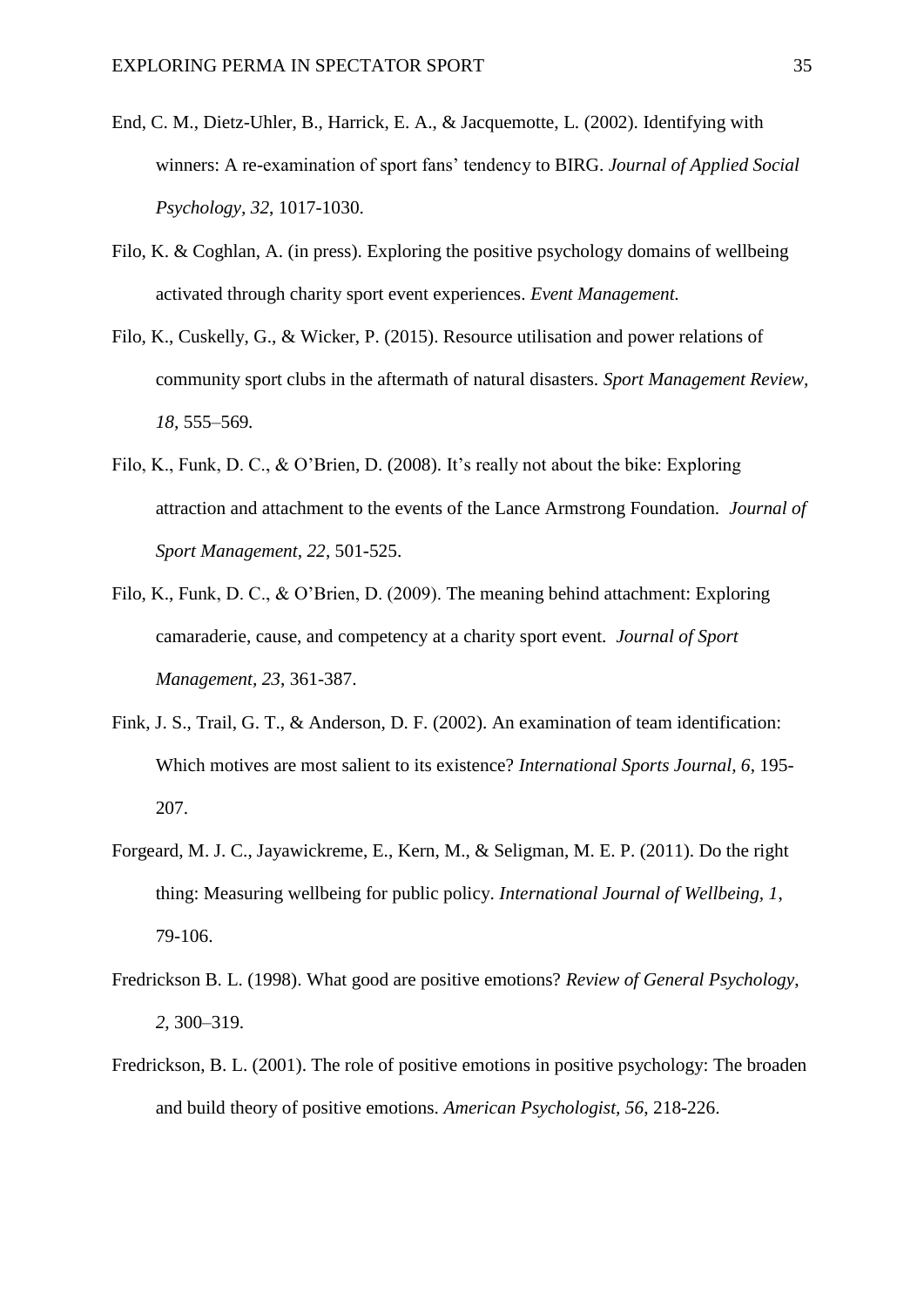- Funk, D. C., & James, J. D. (2001). The psychological continuum model: A conceptual framework for understanding an individual's psychological commitment to sport. *Sport Management Review, 4*, 119-150.
- Funk, D. C., & James, J. D. (2006). Consumer loyalty: The meaning of attachment in the development of sport team allegiance. *Journal of Sport Management, 20*, 189-217.
- Funk, D. C., Jordan, J., Ridinger, L., & Kaplanidou, K. (2011). Capacity of mass participation sport events for the development of activity commitment and future exercise intention. *Leisure Sciences, 33*, 250-268.
- Gibson, H., Willming, C., & Holdnak, A. (2002). "We're Gators... Not just Gator fans": Serious leisure and university of Florida football. *Journal of Leisure Research, 34*, 397- 426.
- Glaser, B. G., & Strauss, A. (1977). Grounded theory. In N. Denzin (Ed.), *Sociological methods: A sourcebook*. New York: McGraw Hill.
- Harrolle, M., Trail, G., Rodriguez, A., & Jordan, J. (2010). Conative loyalty of Latino and non-Latino professional baseball fans. *Journal of Sport Management, 24*, 456-471.
- Heere, B., & James, J. D. (2007). Sports teams and their communities: Examining the influence of external group identities on team identity. *Journal of Sport Management, 21*, 319-337.
- Heere, B., James, J. D., Yoshida, M., & Scremin, G. (2011). The effect of associated group identities on team identity. *Journal of Sport Management, 25*, 606-621.
- Hoeber, L. & Kerwin, S. (2013). Exploring the experiences of female sport fans: A collaborative self-ethnography. *Sport Management Review, 16,* 326-336.
- Hollebeek, L. (2011). Exploring customer brand engagement: definition and themes. *Journal of Strategic Marketing, 19*, 555-573.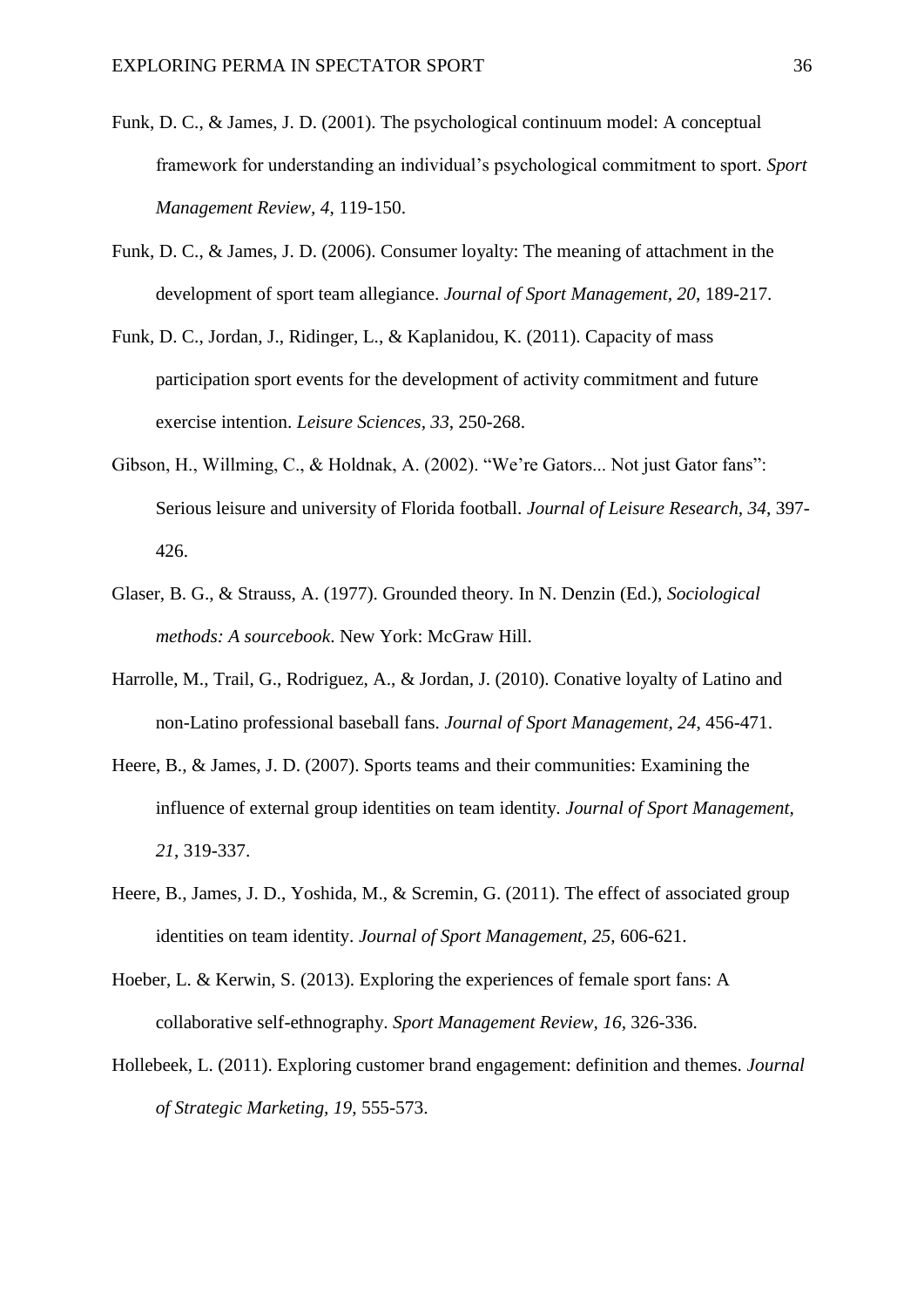- Huppert, F. A., & So, T. T. C. (2013). Flourishing across Europe: Application of a new conceptual framework for defining well-being. *Social Indicators Research, 110*, 837- 861.
- Inoue, Y., Berg, B. K., & Chelladurai, P. (2015). Spectator sport and population health: A scoping study. *Journal of Sport Management, 29*, 705 -725.
- Inoue, Y., & Havard, C. T. (2014). Determinants and consequences of the perceived social impact of a sport event. *Journal of Sport Management, 28*, 295-310.
- James, J. D. (2001). The role of cognition development and socialization in the initial development of team loyalty. *Leisure Sciences, 23*, 233-261.
- Katz, M. & Heere, B. (2013). Leaders and followers: An exploration of the notion of scalefree networks within a new brand community. *Journal of Sport Management, 27,* 271- 287.
- Koortzen, P., & Oosthuizen, R. M. (2012). Psychological experiences in South African society before the 2010 FIFA World Cup from the systems psychodynamic and positive psychology perspectives. *SA Journal of Industrial Psychology, 38*, 976-989.
- Kunkel, T., Funk, D. C., & Hill, B. (2013). Brand architecture, drivers of consumer involvement, and brand loyalty with professional sport leagues and teams. *Journal of Sport Management*, 27, 177-192.
- Kunkel, T., Funk, D. C., & King, C. (2014). Developing a Conceptual Understanding of Consumer-based League Brand Associations. *Journal of Sport Management, 28*, 49-67.
- Lietz, C. A., Langer, C. L., & Furman, R. (2006). Establishing trustworthiness in qualitative research in social work implications from a study regarding spirituality. *Qualitative Social Work, 5,* 441–458.
- Lock, D., & Funk, D. C. (in press). The multiple in-group identity framework. *Sport Management Review.* http://dx.doi.org/10.1016/j.smr.2015.10.001.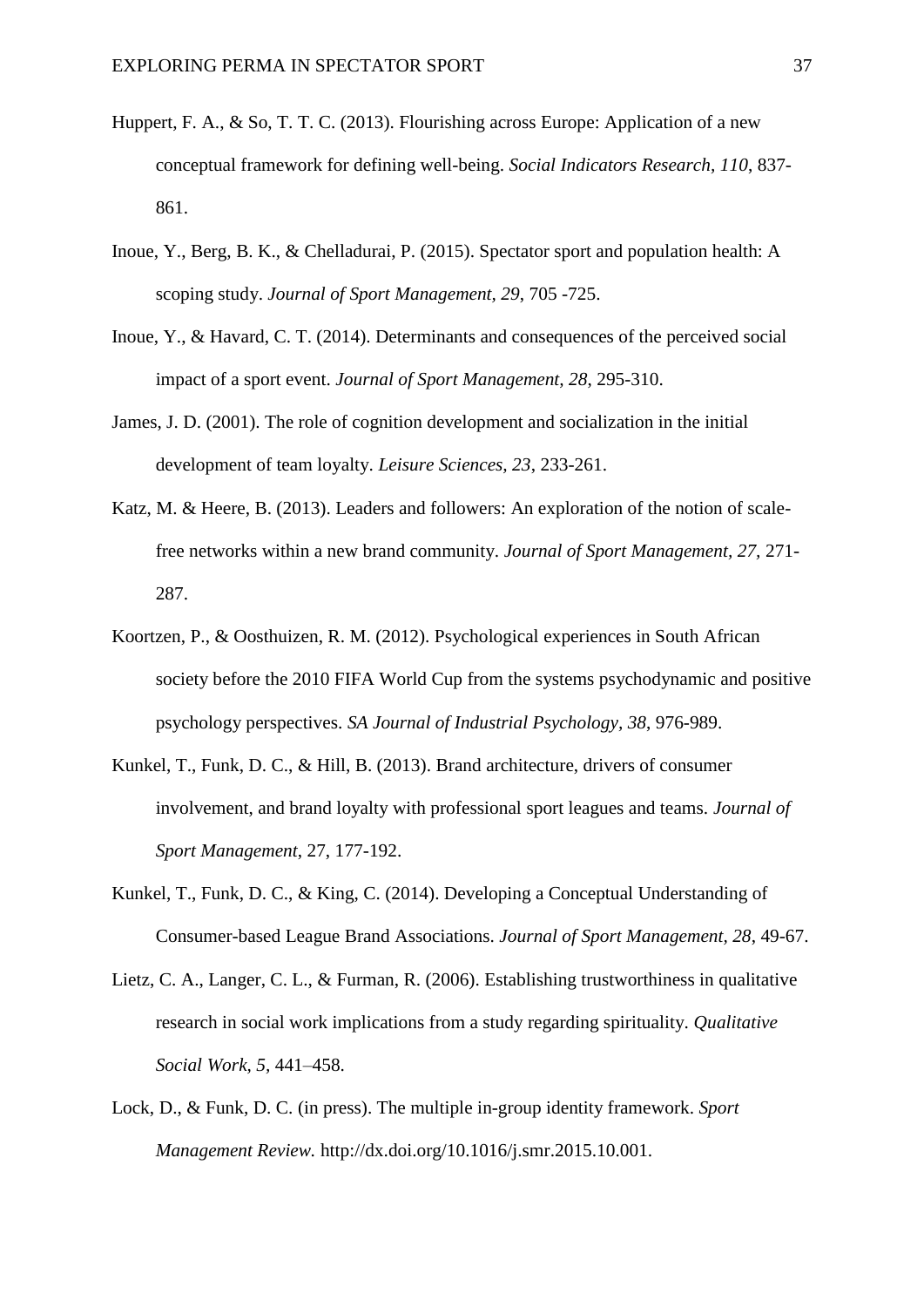- Lock, D., Funk, D. C., Doyle, J. P & McDonald, H. (2014). Examining the longitudinal structure, stability, and dimensional interrelationships of team identification. *Journal of Sport Management, 28,* 119-135.
- Lock, D., Taylor, T., & Darcy, S. (2011). In the absence of achievement: The formation of new team identification. *European Sport Management Quarterly, 11*, 171-192.
- Luthans, F., Luthans, K. W., & Luthans, B. C. (2004). Positive psychological capital: Beyond human and social capital. *Business Horizons, 47*, 45-50.
- Mahony, D. F., Madrigal, R., & Howard, D. (2000). Using the psychological commitment to team (PCT) scale to segment sport consumers based on loyalty. *Sport Marketing Quarterly, 9*, 15-25.
- Mahony, D. F., Nakazawa, M., Funk, D. C., James, J. D., & Gladden, J. M. (2002). Motivational factors influencing the behaviour of J. League spectators. *Sport Management Review, 5*, 1-24.
- Madrigal, R. (1995). Cognitive and affective determinants of fan satisfaction with sporting event attendance. *Journal of Leisure Research, 27*, 205-227.
- Miles, M., & Huberman, A. (1994). *Qualitative data analysis: An expanded sourcebook* (2nd ed.). Thousand Oaks: Sage.
- Powlowski, T., Downward, P., & Rasciute, S. (2014). Does national pride from international sporting success contribute to well-being? An international investigation. *Sport Management Review, 17,* 121-132.
- Ryan, R. M., & Deci, E. L. (2000). Self-determination theory and the facilitation of intrinsic motivation, social development, and well-being. *American Psychologist, 55,* 68-78.
- Ryff, C. D. (1989). Happiness is everything, or is it? Explorations on the meaning of psychological well-being. *Journal of Personality and Social Psychology, 57*, 1069- 1081.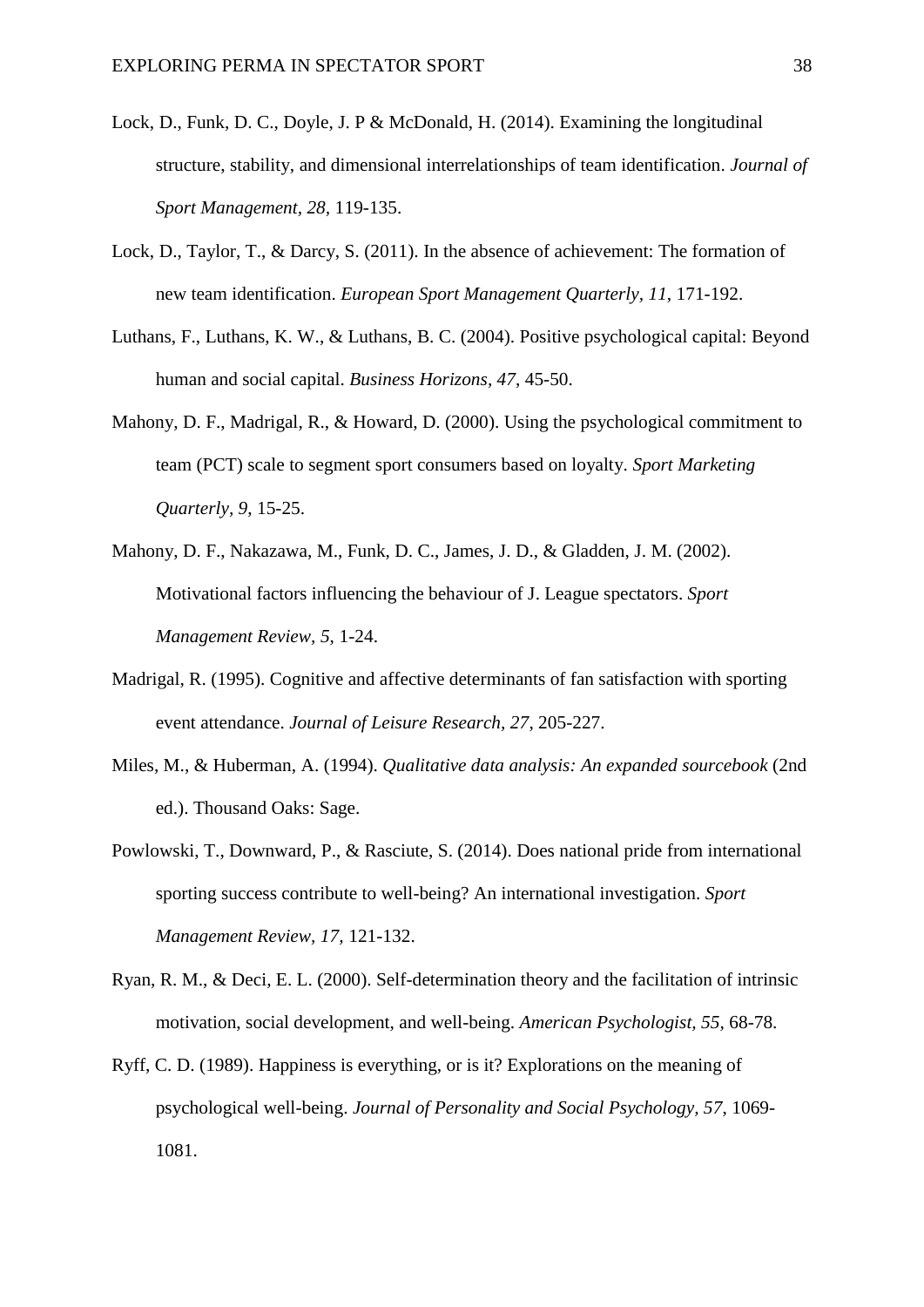- Ryff, C. D., & Keyes, C. L. M. (1995). The structure of psychological well-being revisited. *Journal of Personality and Social Psychology, 69*, 719-727.
- Sato, M., Jordan, J.S., & Funk, D. C. (2015). Distance running events and life satisfaction: A longitudinal study. *Journal of Sport Management, 29,* 347-361.
- Schacter, D. L., & Addis, D. R. (2007). The cognitive neuroscience of constructive memory: remembering the past and imagining the future. *Philosophical Transactions of the Royal Society B: Biological Sciences, 362*, 773-786.
- Seligman, M. E. P. (2002). *Authentic happiness: Using the new positive psychology to realize your potential for lasting fulfillment*. New York: Free Press.

Seligman, M. E. P. (2004). Can happiness be taught? *Dædalus*, *133*, 80-87.

- Seligman, M. E. P. (2011). *Flourish: A visionary new understanding of happiness and wellbeing.* Sydney: Random House Australia.
- Seligman, M. E. P., & Csikszentmihalyi, M. (2000). Positive psychology: An introduction. *American Psychologist, 55*, 5-14.
- Seligman, M. E. P., Parks, A. C., & Steen, T. (2004). A balanced psychology and a full life. *Philosophical Transactions of the Royal Society, 359,* 1379-1381.
- Seligman, M. E. P., Rashid, T., & Parks, A. C. (2006). Positive Psychotherapy. *American Psychologist, 61*, 774-788.
- Theodorakis, N. D., Wann, D. L., Nassis, P. & Luellen, T. B. (2012). The relationship between sport team identification and the need to belong. *International Journal of Sport Management and Marketing, 12,* 25-38.
- Trail, G. T., Anderson, D. F., & Fink, J. S. (2000). A theoretical model of sport spectator consumption behavior. *International Journal of Sport Management,1*, 154-180.
- Trail, G. T., Anderson, D. F., & Fink, J. S. (2005). Consumer satisfaction and identity theory: a model of sport spectator conative loyalty. *Sport Marketing Quarterly, 14*, 98-111.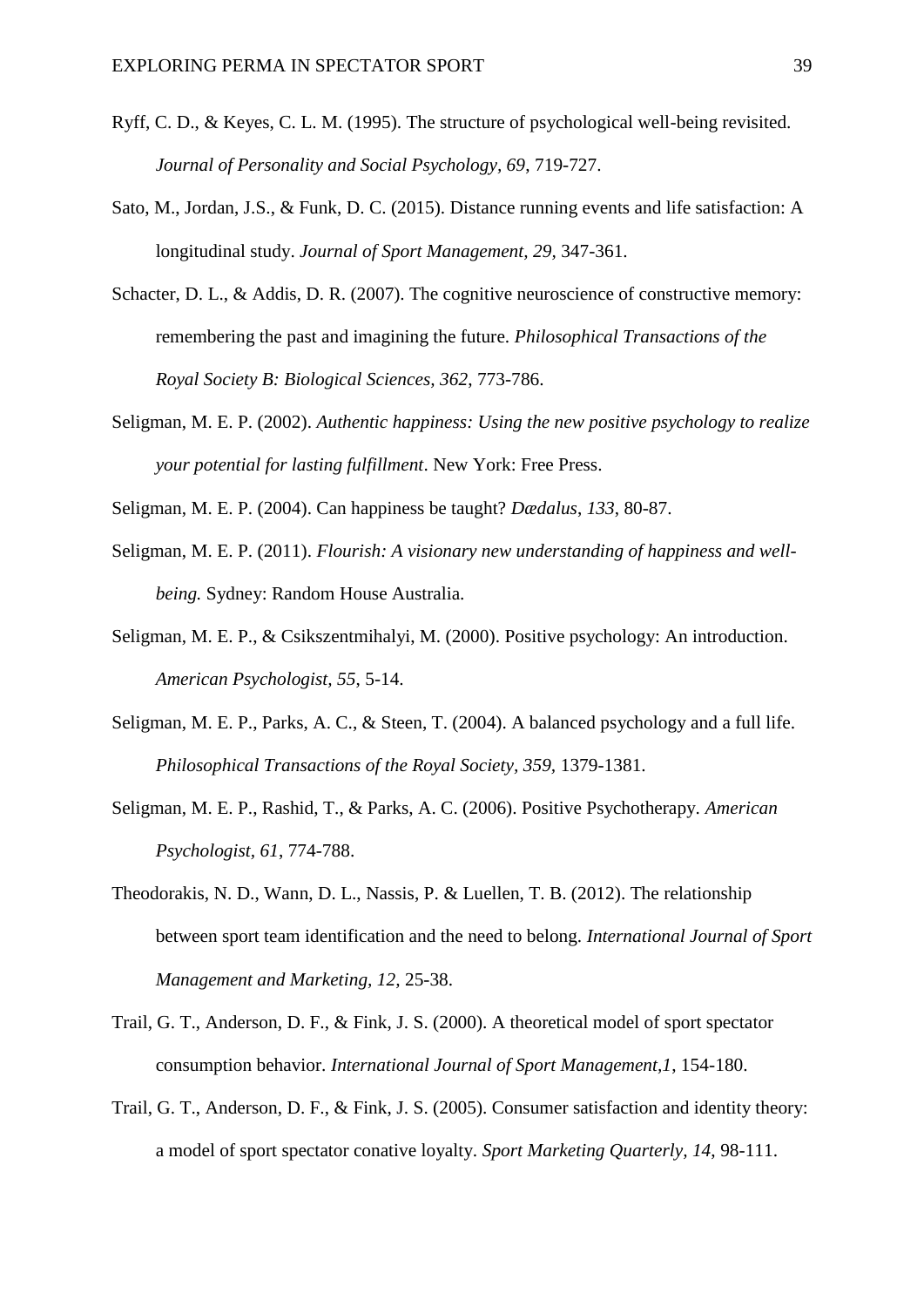- Trail, G. T., Fink, J. S., & Anderson, D. F. (2003). Sport spectator consumption behavior. *Sport Marketing Quarterly, 12*, 8-17.
- Trail, G., & James, J. (2001). The motivation scale for sport consumption: Assessment of the scale's psychometric properties. *Journal of Sport Behaviour, 24*, 108-127.
- Tugade, M. M. & Fredrickson, B. L. (2004). Resilient individuals use positive emotions to bounce back from negative emotional experiences. *Journal of Personality and Social Psychology, 86,* 320-333.
- Wann, D. L. (2006a). Examining the potential causal relationship between sport team identification and psychological well-being. *Journal of Sport Behavior, 29*, 79-95.
- Wann, D. L. (2006b). The causes and consequences of sport team identification. In A. Raney & J. Bryant (Eds.), *Handbook of sports and media* (pp. 331-352). New Jersey, USA: Erlbaum.
- Wann, D. L. (2006c). Understanding the positive social psychological benefits of sport team identification: The Team Identification-Social Psychological Health Model. *Group Dynamics: Theory, Research, and Practice, 10*, 272-296.
- Wann, D. L., & Branscombe, N. R. (1990). Die-hard and fair-weather fans: Effects of identification on BIRGing and CORFing tendencies. *Journal of Sport and Social Issues, 14*, 103-117.
- Wann, D. L., Dolan, T. J., McGeorge, K. K., & Allison, J. A. (1994). Relationships between spectator identification and spectators' perceptions of influence, spectators' emotions, and competition outcome. *Journal of Sport & Exercise Psychology, 16*. 347-364.
- Wann, D. L., Dimmock, J. A., & Grove, R. (2003). Generalizing the team identificationpsychological health model to a different sport and culture: The case of Australian Rules football. *Group Dynamics: Theory, Research, and Practice, 7*, 289-296.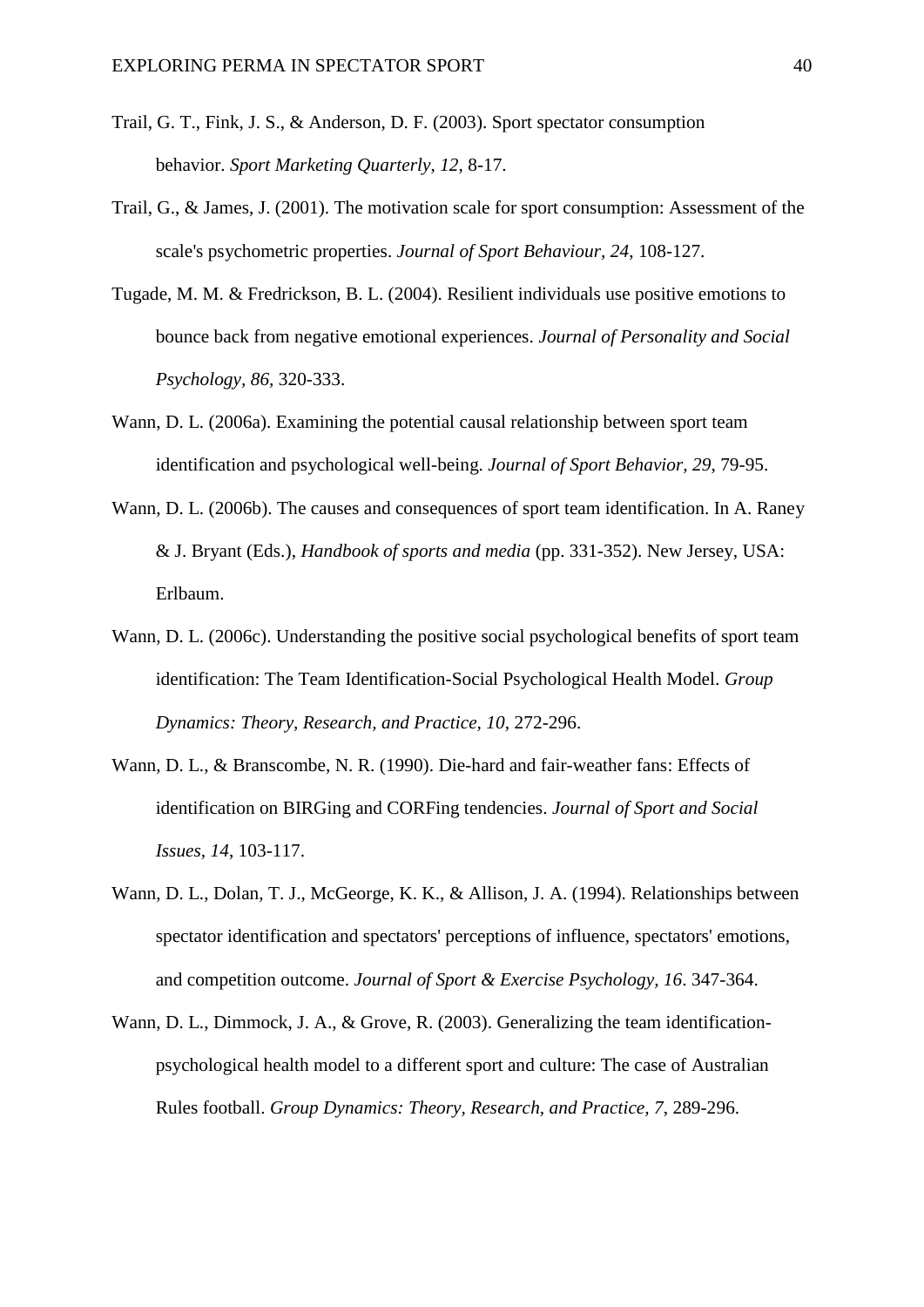- Wann, D. L., Hamlet, M. A., Wilson, T. M., & Hodges, J. A. (1995). Basking in reflected glory, cutting off reflected failure and cutting off future failure: The importance of group identification. *Social Behavior and Personality, 23*, 377-388.
- Wann, D. L., Keenan, B., & Page, L. (2009). Testing the team identification-social psychological health model: Examining non-marquee sports, seasonal differences, and multiple teams. *Journal of Sport Behavior, 32*, 112-124.
- Wann, D. L., Melnick, M. J., Russell, G. W., & Pease, D. G. (2001). *Sport fans: The psychology and social impact of spectators.* New York: Routledge.
- Wann, D. L., & Pierce, S. (2005). The relationship between sport team identification and social well-being: Additional evidence supporting the team identification-social psychological health model. *North American Journal of Psychology, 7*, 117-124.
- Wann, D. L., Rogers, K., Dooley, K., & Foley, M. (2011). Applying the team identificationsocial psychological health model to older sport fans. *International Journal of Aging and Human Development, 72*, 303-315.
- Wann, D. L., Waddill, P. J., Polk, J., & Weaver, S. (2011). The team identification-social psychological health model: Sport fans gaining connections to others via sport team identification. *Group Dynamics: Theory, Research, and Practice, 15*, 75-89.
- Wann, D. L., & Weaver, S. (2009). Understanding the relationship between sport team identification and dimensions of social well-being. *North American Journal of Psychology, 11*, 219-230.
- Yoshida, M., Gordon, B., Nakazawa, M., & Biscaia, R. (2014). Conceptualization and measurement of fan engagement: Empirical evidence from a professional sport context. *Journal of Sport Management, 28*, 399-417.
- Zillmann, D., Bryant, J., & Sapolsky, B. S. (1989). Enjoyment from sports spectatorship. In J. H. Goldstein (Ed.), *Sports, games, and play: Social and psychological viewpoints* (2nd ed., pp. 241–278). New Jersey: Erlbaum.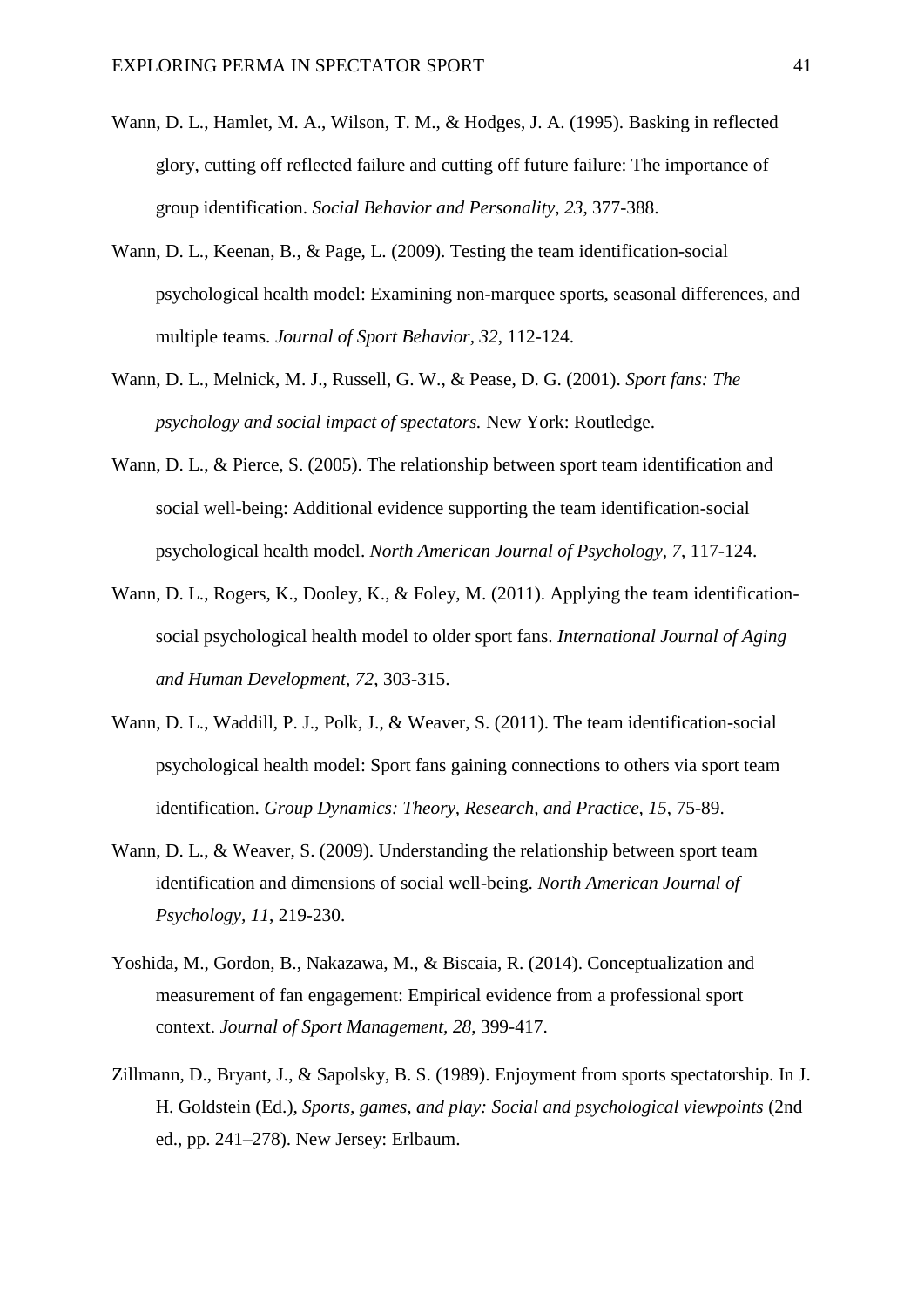# Table 1

| The team's creation,<br>Attending matches,<br>Team victories,<br>Encouraging                | Promotional events,<br>Community engagement<br>initiatives.                                                             | Predominantly activated by the team's on-field performances.<br>Some evidence of team marketing communications and<br>announcements impacting positive emotions.                                                                                                                                                                                                                                                              |
|---------------------------------------------------------------------------------------------|-------------------------------------------------------------------------------------------------------------------------|-------------------------------------------------------------------------------------------------------------------------------------------------------------------------------------------------------------------------------------------------------------------------------------------------------------------------------------------------------------------------------------------------------------------------------|
|                                                                                             |                                                                                                                         |                                                                                                                                                                                                                                                                                                                                                                                                                               |
|                                                                                             |                                                                                                                         |                                                                                                                                                                                                                                                                                                                                                                                                                               |
|                                                                                             |                                                                                                                         |                                                                                                                                                                                                                                                                                                                                                                                                                               |
|                                                                                             |                                                                                                                         |                                                                                                                                                                                                                                                                                                                                                                                                                               |
|                                                                                             |                                                                                                                         | In lieu of on-field activities, positive emotions were activated by                                                                                                                                                                                                                                                                                                                                                           |
|                                                                                             |                                                                                                                         | exposure to the team's community engagement initiatives                                                                                                                                                                                                                                                                                                                                                                       |
|                                                                                             |                                                                                                                         | promotional activities.                                                                                                                                                                                                                                                                                                                                                                                                       |
| Bonding with family and<br>friends,<br>Establishing friendships,                            | Establishing friendships,<br>Progression of<br>friendships,                                                             | Existing relationships with family members and friends fostered<br>by a common interest in the team. This interest also provided<br>opportunities for individuals to form new friendships with others<br>and feel closer to the community. There was some hesitance to                                                                                                                                                        |
|                                                                                             | Community integration.                                                                                                  | form relationships with others initially.                                                                                                                                                                                                                                                                                                                                                                                     |
|                                                                                             |                                                                                                                         | Evidence of existing relationships strengthening and new personal<br>and business relationships becoming activated by team support.<br>Respondents reported bonds became 'family-like' and explained<br>how the intensity and frequency of interactions with others in<br>personal, community and business settings increased.                                                                                                |
| Being a member,<br>Supporting the hometown<br>team,<br>Inclusion in marketing<br>decisions. | Contributing financially,<br>Interactions with key<br>personnel,<br>Inclusion in team<br>photographs,<br>Stadium tours. | Activation by experiences which made the individual feel a sense<br>of ownership including signing up, supporting the hometown and<br>being involved in decision making by the team.<br>Activation of meaning extending to the off-season through<br>personal interactions with the team. These experiences again<br>reaffirmed the individual felt a sense of ownership and purpose in<br>terms of contributing to the team. |
|                                                                                             | performances,<br>Team marketing<br>communications.<br>Community integration.                                            | Business relationships,                                                                                                                                                                                                                                                                                                                                                                                                       |

Factors activating the PERMA domains in Study 1 and Study 2